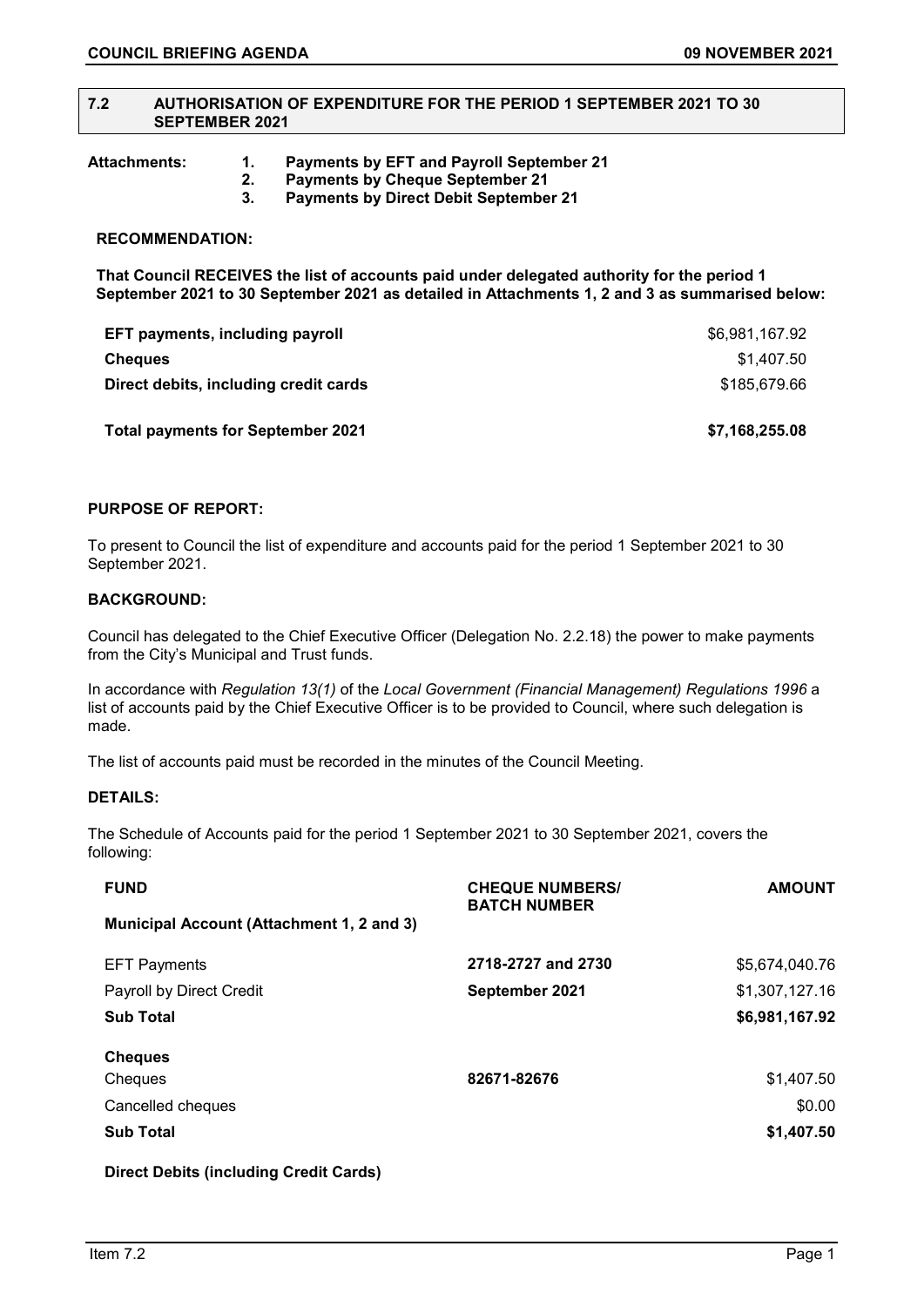| Lease Fees          | \$395.84     |
|---------------------|--------------|
| Loan Repayments     | \$100,782.60 |
| Bank Charges - CBA  | \$67,909.33  |
| <b>Credit Cards</b> | \$16,591.89  |
| <b>Sub Total</b>    | \$185,679.66 |
|                     |              |

**Total Payments \$7,168,255.08**

## **CONSULTATION/ADVERTISING:**

Not applicable.

### **LEGAL/POLICY:**

Regulation 12(1) and (2) of the *Local Government (Financial Management) Regulations 1996:*

- *"12. Payments from municipal fund or trust fund, restrictions on making*
- *(1) A payment may only be made from the municipal fund or the trust fund —*
	- *if the local government has delegated to the CEO the exercise of its power to make payments from those funds — by the CEO; or*
	- *otherwise, if the payment is authorised in advance by a resolution of Council.*
- *(2) Council must not authorise a payment from those funds until a list prepared under regulation 13(2) containing details of the accounts to be paid has been presented to Council."*

Regulation 13(1) and (3) of the *Local Government (Financial Management) Regulations 1996:*

- *"13. Lists of Accounts*
- *(1) If the local government has delegated to the CEO the exercise of its power to make payments from the municipal fund or the trust fund, a list of accounts paid by the CEO is to be prepared each month showing for each account paid since the last such list was prepared –*
	- *the payee's name;*
	- *the amount of the payment;*
	- *the date of the payment; and*
	- *sufficient information to identify the transaction.*
- *(2) A list prepared under sub regulation (1) is to be —*
	- *presented to Council at the next ordinary meeting of Council after the list is prepared; and*
	- *recorded in the minutes of that meeting."*

#### **RISK MANAGEMENT IMPLICATIONS:**

Low: Management systems are in place that establish satisfactory controls, supported by the internal and external audit functions. Financial reporting to Council increases transparency and accountability.

## **STRATEGIC IMPLICATIONS:**

This is in keeping with the City's *Strategic Community Plan 2018-2028*: Innovative and Accountable

*Our resources and assets are planned and managed in an efficient and sustainable manner.*

*Our community is aware of what we are doing and how we are meeting our goals.*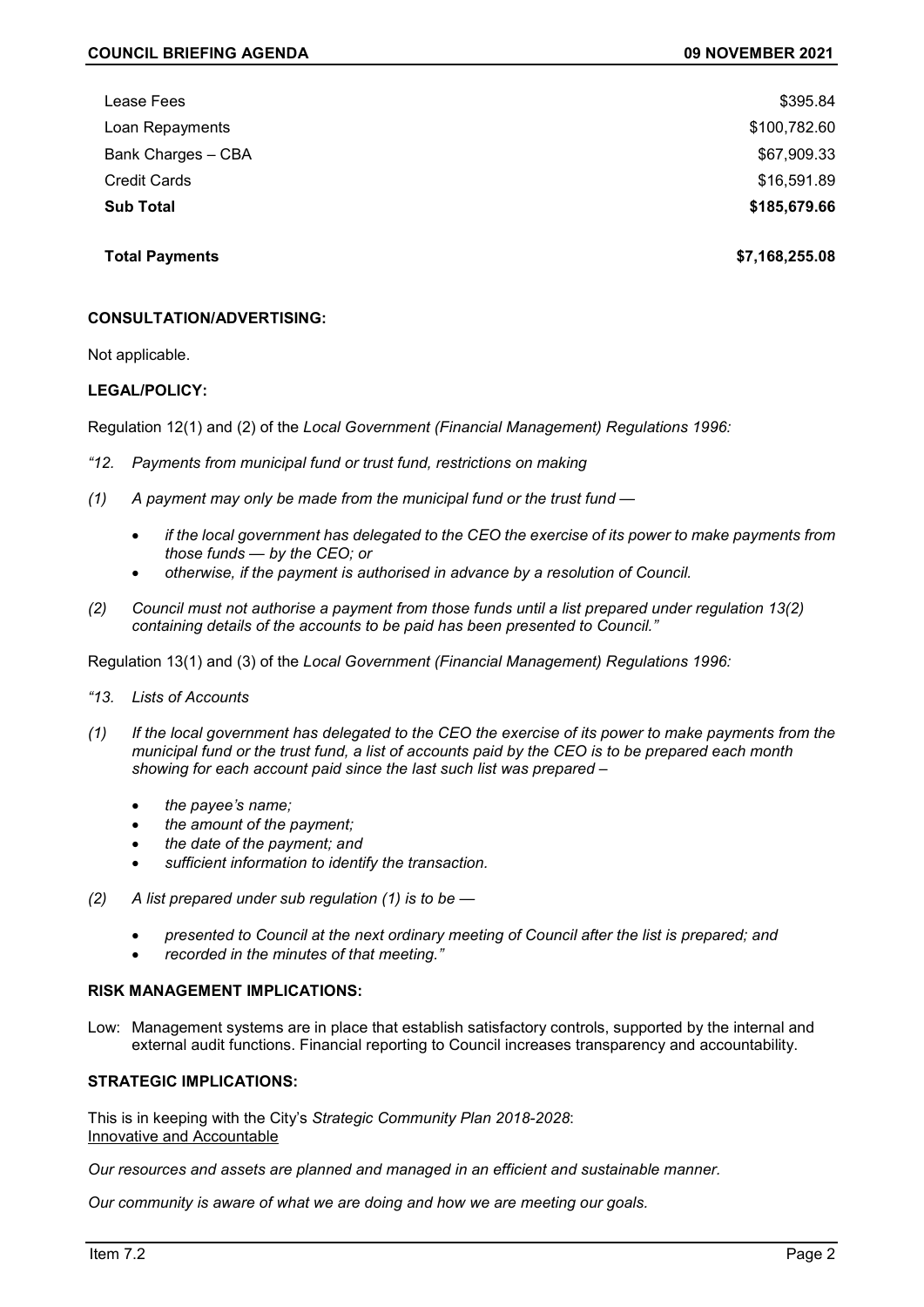*Our community is satisfied with the service we provide.*

*We are open and accountable to an engaged community.*

# **SUSTAINABILITY IMPLICATIONS:**

Expenditure covered in this report includes various projects, programs, services and initiatives that contribute to protecting/enhancing the City's built and natural environment and to improving resource efficiency.

# **PUBLIC HEALTH IMPLICATIONS:**

Expenditure covered in this report includes various projects, programs and services that contribute to the priority health outcomes within the City's *Public Health Plan 2020-2025*.

# **FINANCIAL/BUDGET IMPLICATIONS:**

All municipal fund expenditure included in the list of payments is in accordance with Council's annual budget.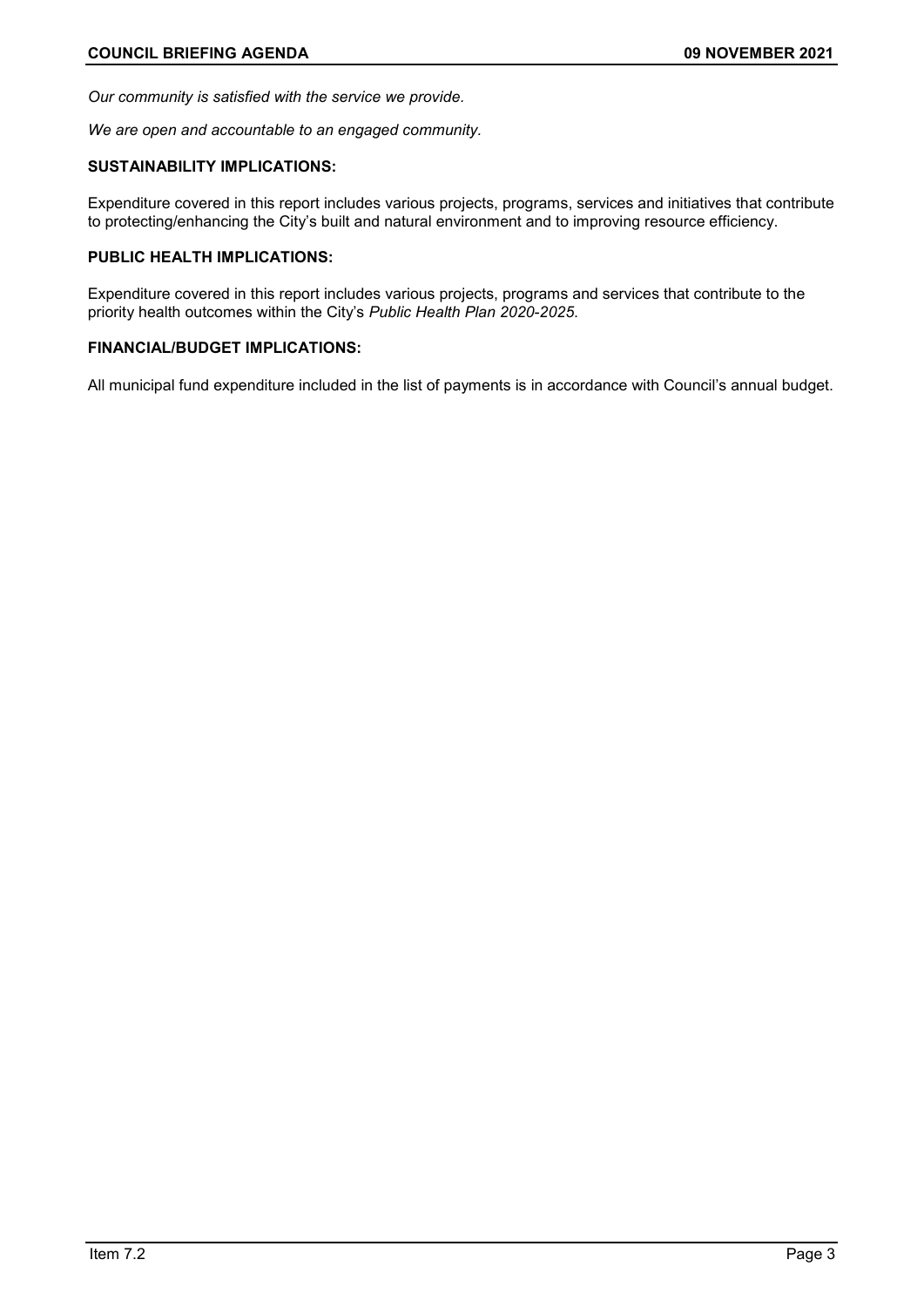|            |                                       | <b>Creditors Report - Payments by EFT and Payroll</b>                      |               |            |  |  |
|------------|---------------------------------------|----------------------------------------------------------------------------|---------------|------------|--|--|
|            | 01/09/21 to 30/09/21                  |                                                                            |               |            |  |  |
|            |                                       |                                                                            |               |            |  |  |
| Date       | Payee                                 | <b>Description</b>                                                         | <b>Amount</b> |            |  |  |
| 17/09/2021 | 360 Environmental Pty Ltd             | Quarterly water monitoring and reporting - Hyde Park lakes                 | \$            | 5,225.00   |  |  |
| 02/09/2021 | A Campo                               | Refund of food premises licence                                            | \$            | 150.00     |  |  |
| 17/09/2021 | A Fink                                | Fitness instructor fees                                                    | S             | 331.59     |  |  |
| 02/09/2021 | A Gandhi                              | Part refund of Beatty Park Leisure Centre fees                             | \$            | 26.80      |  |  |
| 02/09/2021 | A Lazarus                             | Fitness instructor fees                                                    | \$            | 56.84      |  |  |
| 30/09/2021 | A Mason                               | Part refund of Beatty Park Leisure Centre fees                             | \$            | 608.75     |  |  |
| 06/09/2021 | A Plus Training Solutions Pty Ltd     | Staff training - Operating small plant and equipment                       | \$            | 2,320.00   |  |  |
| 02/09/2021 | A Team Printing                       | Printing services - BPLC                                                   | \$            | 717.20     |  |  |
| 17/09/2021 | A Team Printing                       | Printing services - BPLC                                                   | \$            | 1,834.80   |  |  |
| 17/09/2021 | A West-Fulwood                        | Part refund of Beatty Park Leisure Centre fees                             | \$            | 72.18      |  |  |
| 24/09/2021 | Aboriginal Education Solutions        | Cultural awareness and understanding initiatives meeting                   | \$            | 100.00     |  |  |
| 17/09/2021 | Access Icon Pty Ltd                   | Supply of conversion slabs                                                 | \$            | 4,327.14   |  |  |
| 17/09/2021 | Acurix Networks Pty Ltd               | Public Wi Fi service - various locations                                   | \$            | 1,419.00   |  |  |
| 30/09/2021 | Adelphi Apparel                       | Uniform supplies - Rangers                                                 | \$            | 187.00     |  |  |
| 24/09/2021 | Advanced Spatial Technologies Pty Ltd | AutoCAD and map subscription - additional user                             | \$            | 2,406.25   |  |  |
| 30/09/2021 | Advanced Spatial Technologies Pty Ltd | AutoCAD subscription - additional user                                     | \$            | 1,349.70   |  |  |
| 30/09/2021 | Advancetag Pty Ltd                    | Security system for retail shop - BPLC                                     | \$            | 4,015.00   |  |  |
| 02/09/2021 | AJ Teo                                | Library events - Dungeons and dragons                                      | \$            | 800.00     |  |  |
| 17/09/2021 | Alinta Energy                         | Gas charges - various locations                                            | \$            | 110.70     |  |  |
| 30/09/2021 | Alinta Energy                         | Gas charges - various locations                                            | \$            | 84.20      |  |  |
| 30/09/2021 | Alison Bannister Career Coaching      | Library workshop - Becoming a mumpreneur                                   | \$            | 544.50     |  |  |
| 02/09/2021 | All Class Tiling Services             | Pool retiling project - BPLC                                               | \$            | 103,063.95 |  |  |
| 17/09/2021 | All Class Tiling Services             | Pool retiling project - BPLC                                               | \$            | 7,260.00   |  |  |
| 30/09/2021 | Allflow Industrial                    | Service oil/water separator                                                | \$            | 335.45     |  |  |
| 30/09/2021 | Allstate Kerbing and Concrete         | Kerbing services - various locations                                       | \$            | 20,273.00  |  |  |
| 17/09/2021 | Alsco Pty Ltd                         | Mat supplies - BPLC                                                        | S             | 611.82     |  |  |
| 17/09/2021 | Ampol Australia Petroleum Pty Ltd     | Fuel and oils                                                              | \$            | 23,734.79  |  |  |
| 17/09/2021 | AMS Technology Group Pty Ltd          | Supply air filters to air handling unit and relief system - BPLC           | \$            | 757.63     |  |  |
| 17/09/2021 | Anna Cappelletta                      | <b>Fitness instructor fees</b>                                             | \$            | 1,983.33   |  |  |
| 02/09/2021 | APARC                                 | Credit card transactions                                                   | \$            | 10,006.59  |  |  |
| 17/09/2021 | <b>APARC</b>                          | Central management system, software licensing, Ticketor enforcement, meter |               |            |  |  |
|            |                                       | maintenance, sensor maintenance and credit card transactions               | \$            | 56,055.65  |  |  |
| 30/09/2021 | APARC                                 | Software upgrade for parking machines                                      | \$            | 21,483.00  |  |  |
| 02/09/2021 | Apollo Plumbing and Gas Pty Ltd       | Plumbing services - various locations                                      | \$            | 3,157.78   |  |  |
| 17/09/2021 | Apollo Plumbing and Gas Pty Ltd       | Plumbing services - various locations                                      | \$            | 6,051.85   |  |  |

Page 1 of 16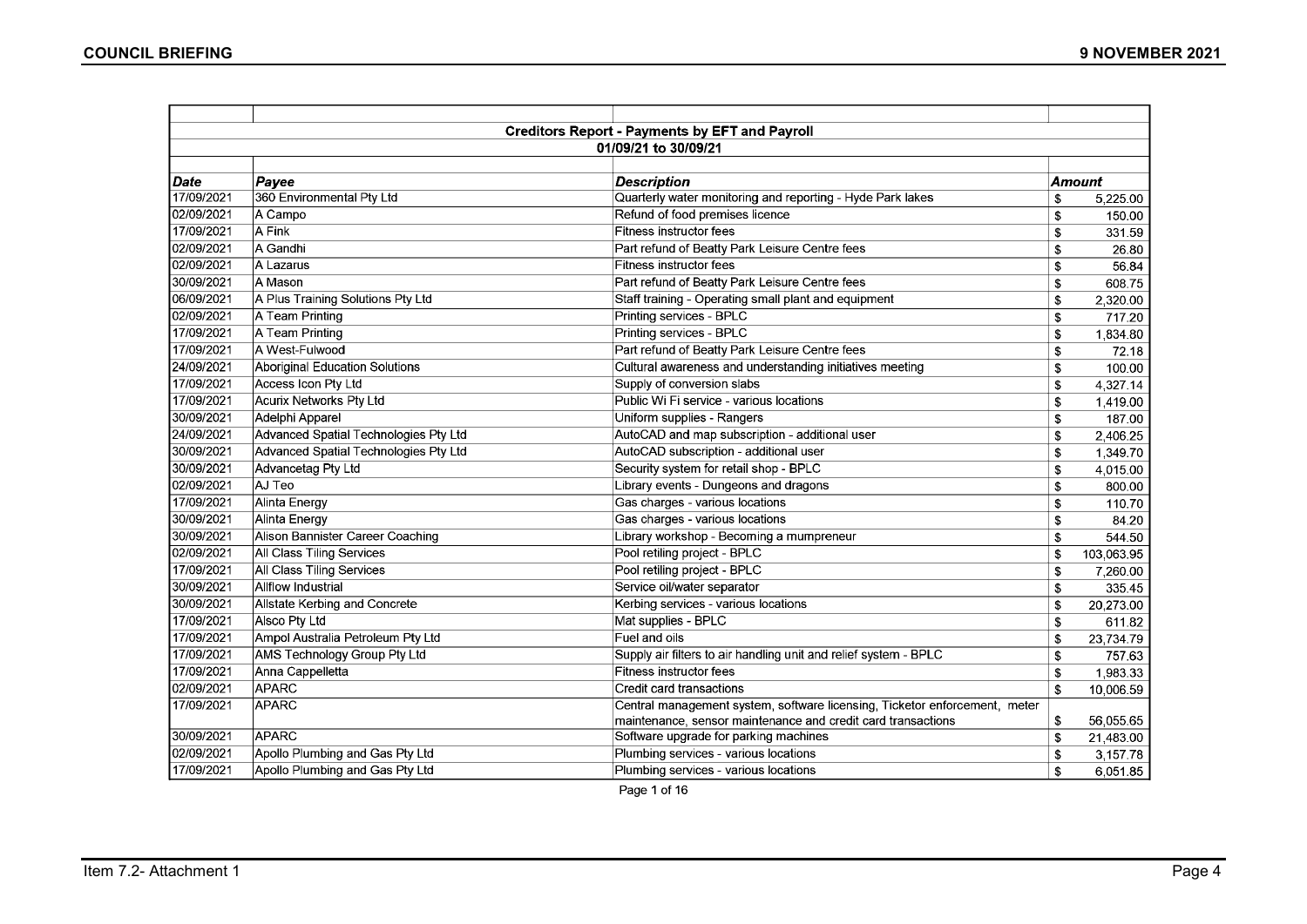| Date       | Payee                                                      | <b>Description</b>                                                | <b>Amount</b>             |            |
|------------|------------------------------------------------------------|-------------------------------------------------------------------|---------------------------|------------|
| 24/09/2021 | Apollo Plumbing and Gas Pty Ltd                            | Plumbing services - BPLC                                          | \$                        | 823.00     |
| 02/09/2021 | Aqua Lung Australia Pty Ltd                                | Merchandise - BPLC                                                | \$                        | 467.50     |
| 06/09/2021 | Aqueo Import & Distribution Pty Ltd                        | Merchandise - BPLC                                                | \$                        | 2,811.60   |
| 17/09/2021 | Aqueo Import & Distribution Pty Ltd                        | Merchandise - BPLC                                                | \$                        | 3,467.64   |
| 17/09/2021 | <b>ARM Security</b>                                        | Alarm monitoring - various locations                              | \$                        | 5,749.74   |
| 30/09/2021 | <b>ARM Security</b>                                        | Alarm monitoring - various locations                              | \$                        | 544.54     |
| 30/09/2021 | <b>Artery Media Solutions</b>                              | Design and install mural at Pride WA (part payment)               | \$                        | 3,300.00   |
| 02/09/2021 | Arts Hub Australia Pty Ltd                                 | Advertising - expressions of interest for public art commissions  | \$                        | 121.00     |
| 17/09/2021 | Asphaltech Pty Ltd                                         | Asphalt supplies                                                  | \$                        | 3,343.96   |
| 30/09/2021 | <b>Asphaltech Pty Ltd</b>                                  | <b>Asphalt supplies</b>                                           | \$                        | 70,387.66  |
| 02/09/2021 | ATI-Mirage                                                 | Staff training - Microsoft Project introduction (Waste)           | \$                        | 405.00     |
| 17/09/2021 | Australia Post                                             | Postage charges                                                   | \$                        | 5,515.06   |
| 17/09/2021 | Australia Post (Agency Commission)                         | <b>Commission charges</b>                                         | \$                        | 4,253.50   |
| 02/09/2021 | Australian HVAC Services Pty Ltd                           | Air conditioning maintenance and repairs - various locations      | \$                        | 550.00     |
| 17/09/2021 | Australian HVAC Services Pty Ltd                           | Air conditioning maintenance and replacements - various locations | \$                        | 25,165.01  |
| 24/09/2021 | Australian HVAC Services Pty Ltd                           | Air conditioning maintenance and repairs - BPLC                   | \$                        | 4,843.52   |
| 30/09/2021 | Australian HVAC Services Pty Ltd                           | Air conditioning maintenance and repairs - various locations      | \$                        | 803.00     |
| 30/09/2021 | Australian Institute of Building Surveyors                 | Webinar - building facades and compliance                         | \$                        | 50.00      |
| 30/09/2021 | Australian Refrigeration Systems Pty Ltd                   | Fridge repairs - Admin function room                              | \$                        | 198.00     |
| 03/09/2021 | Australian Services Union                                  | Payroll deduction                                                 | \$                        | 284.90     |
| 03/09/2021 | <b>Australian Taxation Office</b>                          | Payroll deduction                                                 | $\boldsymbol{\mathsf{s}}$ | 184,706.00 |
| 17/09/2021 | Australian Waterslides & Leisure Pty Ltd                   | Twin waterslide installation and freight - BPLC (part payment)    | \$                        | 136,596.90 |
| 02/09/2021 | <b>Award Contracting</b>                                   | Locating services - various locations                             | \$                        | 1,149.50   |
| 02/09/2021 | <b>B</b> Roper                                             | Refund of infrastructure bond                                     | $\mathbf s$               | 2,000.00   |
| 17/09/2021 | <b>B</b> Thyer                                             | Rates refund - due to overpayment                                 | \$                        | 2,079.75   |
| 17/09/2021 | <b>Baileys Fertilisers</b>                                 | Fertiliser supplies                                               | \$                        | 2,442.00   |
| 30/09/2021 | Balcatta Mowers & Chainsaws Pty Ltd                        | Garden equipment repairs - Depot                                  | \$                        | 96.50      |
| 02/09/2021 | <b>Balshaws Florist</b>                                    | Sympathy arrangement for staff member                             | \$                        | 131.00     |
| 17/09/2021 | <b>Barry Divola</b>                                        | Author talk and performance - Driving Stevie Fracasso             | $\boldsymbol{\mathsf{s}}$ | 300.00     |
| 17/09/2021 | <b>BCITF Building &amp; Construction Industry Training</b> | Levy collection                                                   | \$                        | 9,519.30   |
| 02/09/2021 | <b>BDD Australia Pty Ltd</b>                               | Milk supplies - BPLC                                              | \$                        | 15.30      |
| 17/09/2021 | <b>BDD Australia Pty Ltd</b>                               | Milk supplies - BPLC                                              | \$                        | 21.81      |
| 30/09/2021 | <b>BDD Australia Pty Ltd</b>                               | Milk supplies - BPLC                                              | \$                        | 57.59      |
| 17/09/2021 | <b>Beacon Equipment Canning Vale</b>                       | Purchase of cordless blowers                                      | \$                        | 5,706.00   |
| 02/09/2021 | <b>Benara Nurseries</b>                                    | Supply of plants                                                  | \$                        | 2,295.72   |
| 17/09/2021 | <b>Benara Nurseries</b>                                    | Supply of plants                                                  | \$                        | 1,677.72   |
| 17/09/2021 | <b>Benerin Electrical Services</b>                         | Supply and install new mesh - various bus shelters                | \$                        | 4,004.00   |
| 30/09/2021 | BirdLife Australia                                         | Aussie backyard bird count                                        | \$                        | 220.00     |
| 02/09/2021 | Blackwoods                                                 | Hardware supplies - Depot                                         | \$                        | 354.55     |

Page 2 of 16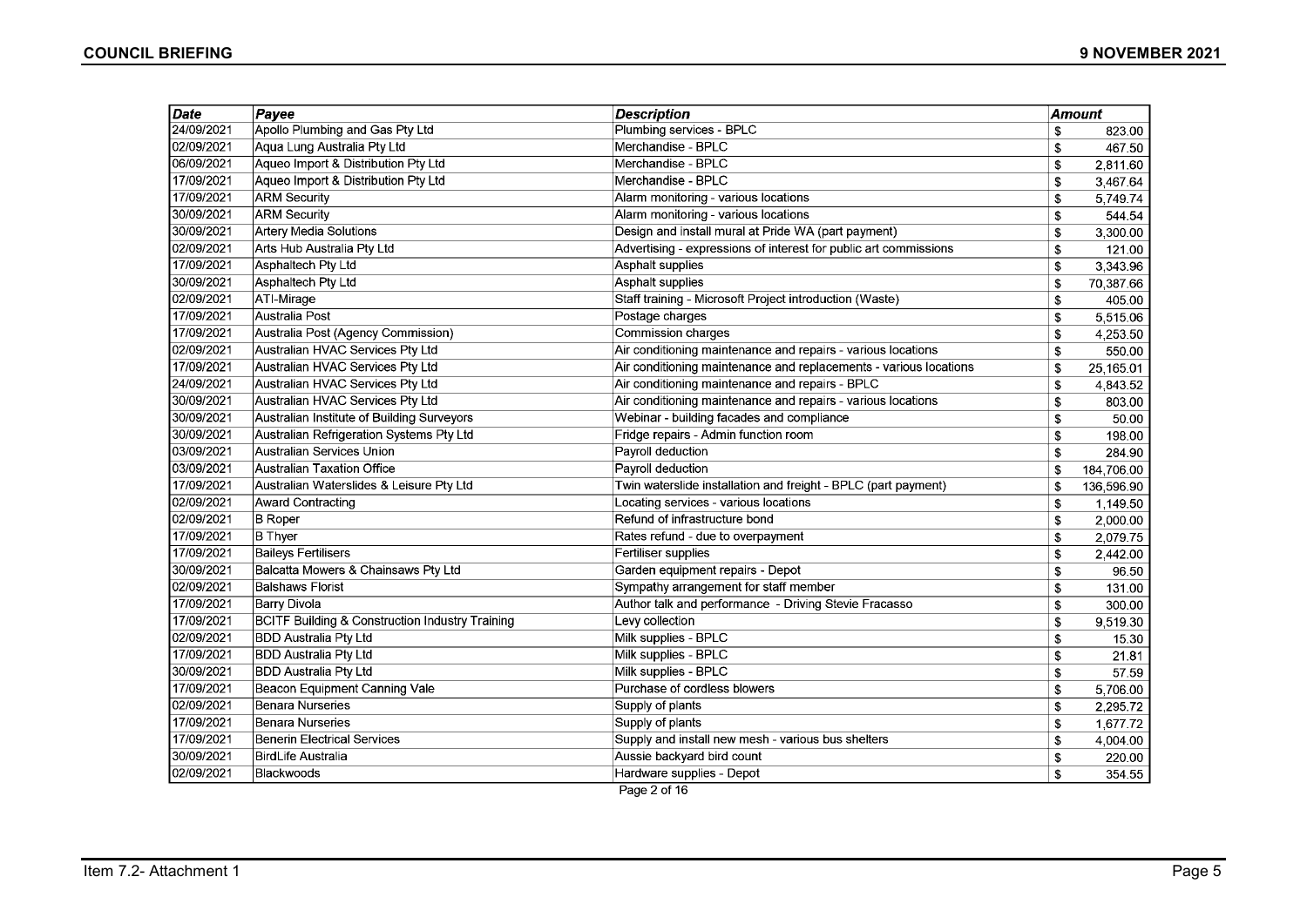| <b>Date</b> | Page                                              | <b>Description</b>                                     | Amount |          |
|-------------|---------------------------------------------------|--------------------------------------------------------|--------|----------|
| 17/09/2021  | Blackwoods                                        | Hardware supplies - Depot                              | \$     | 218.68   |
| 30/09/2021  | Blackwoods                                        | Chamois supplies - Rangers vehicles                    | \$     | 640.73   |
| 02/09/2021  | Blue Print Screen Art                             | Printing services - BPLC                               | \$     | 979.00   |
| 06/09/2021  | Blue Zoo Holdings Pty Ltd                         | Cyber awareness training and support                   | \$     | 2,706.00 |
| 17/09/2021  | <b>BOC Limited</b>                                | Medical oxygen supplies                                | \$     | 75.26    |
| 30/09/2021  | <b>BOC Limited</b>                                | CO2 for beverage                                       | \$     | 543.95   |
| 02/09/2021  | Booktalk                                          | Payment for provision of books for COV book clubs      | \$     | 45.00    |
| 30/09/2021  | Booktalk                                          | Payment for provision of books for COV book clubs      | \$     | 65.00    |
| 17/09/2021  | Boral Construction Materials Group Limited        | Concrete supplies                                      | \$     | 814.44   |
| 30/09/2021  | <b>Boral Construction Materials Group Limited</b> | Concrete supplies                                      | \$     | 3,151.72 |
| 02/09/2021  | <b>Boyan Electrical Services</b>                  | Electrical services - various locations                | \$     | 9,108.25 |
| 17/09/2021  | <b>Boyan Electrical Services</b>                  | Electrical services - various locations                | \$     | 3,896.85 |
| 17/09/2021  | Bredideca Pty Ltd                                 | Plant repairs and maintenance                          | \$     | 2,101.00 |
| 02/09/2021  | Bridgestone Australia Ltd                         | Tyre services                                          | \$     | 24.75    |
| 17/09/2021  | Bridgestone Australia Ltd                         | Tyre services                                          | \$     | 573.10   |
| 17/09/2021  | <b>Briskleen Supplies Pty Ltd</b>                 | Toiletry and cleaning products - BPLC                  | \$     | 1,681.80 |
| 30/09/2021  | <b>Briskleen Supplies Pty Ltd</b>                 | Toiletry and cleaning products; sanipod service - BPLC | \$     | 5,096.59 |
| 17/09/2021  | Bucher Municipal Pty Ltd                          | Plant repairs and maintenance                          | \$     | 2,791.03 |
| 30/09/2021  | Bucher Municipal Pty Ltd                          | Plant repairs and maintenance                          | \$     | 315.01   |
| 02/09/2021  | Budget Rent a Car                                 | Vehicle hire - commercial bin removal                  | \$     | 2,814.75 |
| 17/09/2021  | Buggy Buddys Pty Ltd                              | Advertising service - BPLC                             | \$     | 627.00   |
| 17/09/2021  | <b>Bunnings Trade</b>                             | Hardware supplies - various departments                | \$     | 1,518.17 |
| 30/09/2021  | <b>Bunnings Trade</b>                             | Hardware supplies - various departments                | \$     | 193.59   |
| 30/09/2021  | C A Choo                                          | Local history awards 2021 - prize winner               | \$     | 500.00   |
| 17/09/2021  | C Bevk                                            | Part refund of Beatty Park Leisure Centre fees         | \$     | 690.47   |
| 06/09/2021  | $C$ D Ryan                                        | Rates refund - due to overpayment                      | \$     | 450.00   |
| 17/09/2021  | $C$ Doyle                                         | Underwater photography service - BPLC                  | \$     | 375.00   |
| 30/09/2021  | C Eustace                                         | Part refund of Beatty Park Leisure Centre fees         | \$     | 35.91    |
| 02/09/2021  | C K Bradley                                       | Part refund of dog registration                        | \$     | 100.00   |
| 17/09/2021  | C Musca                                           | Refund of rates, paid to COV in error                  | \$     | 805.00   |
| 30/09/2021  | C Peranovic                                       | Part refund of Beatty Park Leisure Centre fees         | \$     | 425.08   |
| 30/09/2021  | C Stotzer                                         | Refund of infrastructure bond                          | \$     | 1,500.00 |
| 02/09/2021  | Cambridge Homes WA Pty Ltd                        | Refund of infrastructure bond                          | \$     | 500.00   |
| 17/09/2021  | Carramar Coastal Nursery                          | Supply of plants                                       | \$     | 154.00   |
| 02/09/2021  | Charmaine Amanda Magness                          | Fitness instructor fees                                | \$     | 341.04   |
| 30/09/2021  | Charmaine Amanda Magness                          | Fitness instructor fees                                | \$     | 454.72   |
| 03/09/2021  | Child Support Agency                              | Payroll deduction                                      | \$     | 886.30   |
| 02/09/2021  | <b>Chindarsi Architects</b>                       | Design advisory consultancy fees                       | \$     | 770.00   |
| 17/09/2021  | <b>Chindarsi Architects</b>                       | Design advisory meeting fees                           | \$     | 1,320.00 |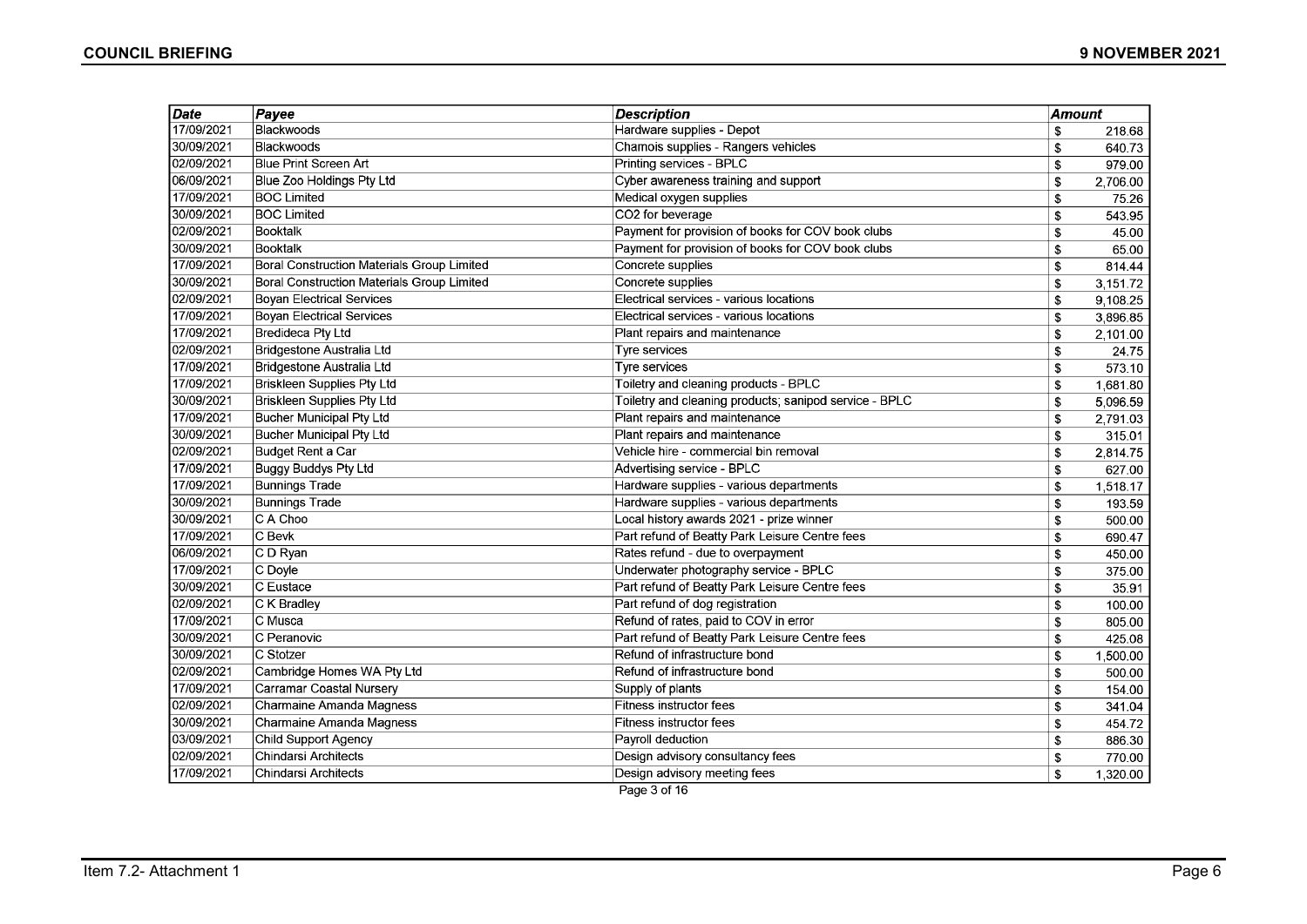| <b>Date</b> | $P$ ayee                            | <b>Description</b>                                                         | <b>Amount</b> |           |
|-------------|-------------------------------------|----------------------------------------------------------------------------|---------------|-----------|
| 02/09/2021  | Chittering Valley Worm Farm         | Worms and castings                                                         | \$            | 120.00    |
| 30/09/2021  | Chittering Valley Worm Farm         | Worms and castings                                                         | \$            | 120.00    |
| 02/09/2021  | Christina Neubauer                  | Bicycle riding and learning to ride sessions                               | \$            | 313.50    |
| 30/09/2021  | <b>City of Gosnells</b>             | Switch your thinking subscription fee 2021                                 | \$            | 6,050.00  |
| 17/09/2021  | City of Melbourne                   | Climate emergency Australia membership 2021/22                             | \$            | 2,200.00  |
| 02/09/2021  | City Of Perth                       | Cardboard collection service - Depot                                       | \$            | 327.55    |
| 17/09/2021  | City Of Perth                       | BA archive retrievals                                                      | \$            | 177.13    |
| 06/09/2021  | City of South Perth                 | Dog and cat impound fees                                                   | \$            | 638.00    |
| 17/09/2021  | City of South Perth                 | Dog impound fees and animal care facility fees 2021/22                     | \$            | 2,079.00  |
| 17/09/2021  | City of Stirling                    | Mixed waste tipping fees                                                   | \$            | 16,934.20 |
| 30/09/2021  | City of Stirling                    | Meals on Wheels - July 21 (part)                                           | \$            | 794.26    |
| 03/09/2021  | <b>City of Vincent</b>              | Payroll deduction - staff contributions to vehicles                        | \$            | 692.38    |
| 03/09/2021  | City of Vincent Staff Social Club   | Payroll deduction                                                          | \$            | 536.00    |
| 30/09/2021  | Civica Pty Limited                  | Software licences and subscriptions - various                              | \$            | 9,984.93  |
| 17/09/2021  | Cleansweep WA                       | Hire of road sweepers - Lynton Street                                      | \$            | 3,676.75  |
| 30/09/2021  | Club 55 Travel                      | Bus hire and entry fees- Seniors outing                                    | \$            | 2,665.00  |
| 17/09/2021  | CMJ Australia                       | Merchandise - BPLC                                                         | \$            | 2,885.00  |
| 17/09/2021  | Coates Hire Operations Pty Ltd      | Plant hire - Depot                                                         | \$            | 801.50    |
| 17/09/2021  | Cockburn Cement Limited             | Cement and pallets                                                         | \$            | 221.14    |
| 02/09/2021  | Cockburn Party Hire                 | Marquee hire for native plant sale and chair hire for Citizenship ceremony | \$            | 2,245.55  |
| 02/09/2021  | Compu-Stor                          | Records digitisation and off-site storage                                  | \$            | 1,074.07  |
| 17/09/2021  | Compu-Stor                          | Records digitisation and off-site storage                                  | \$            | 344.31    |
| 02/09/2021  | Connect Call Centre Services        | After hours calls service                                                  | \$            | 1,480.44  |
| 30/09/2021  | <b>Connect Call Centre Services</b> | After hours calls service                                                  | \$            | 1,298.17  |
| 17/09/2021  | Contraflow Pty Ltd                  | Traffic management services - Bourke Street                                | \$            | 275.00    |
| 30/09/2021  | Contraflow Pty Ltd                  | Traffic management services - various locations                            | \$            | 17,593.04 |
| 17/09/2021  | Corsign WA Pty Ltd                  | Sign supplies - various                                                    | \$            | 3,812.60  |
| 30/09/2021  | Corsign WA Pty Ltd                  | Sign supplies - various                                                    | \$            | 4,694.80  |
| 17/09/2021  | Cottage & Engineering Surveys       | Surveying services - Menzies Pavilion                                      | \$            | 877.00    |
| 15/09/2021  | Cr A Castle                         | Council meeting fee                                                        | \$            | 1,935.83  |
| 15/09/2021  | Cr Ashley Wallace                   | Council meeting fee                                                        | \$            | 1,935.83  |
| 15/09/2021  | Cr D Loden                          | Council meeting fee                                                        | \$            | 1,935.83  |
| 17/09/2021  | Cr D Loden                          | Reimbursement of child care expenses                                       | \$            | 832.50    |
| 15/09/2021  | Cr J Fotakis                        | Council meeting fee                                                        | \$            | 1,935.83  |
| 15/09/2021  | Cr J Hallett                        | Council meeting fee                                                        | \$            | 1,935.83  |
| 15/09/2021  | Cr J Topelberg                      | Council meeting fee                                                        | \$            | 1,935.83  |
| 15/09/2021  | Cr S Gontaszewski                   | Council meeting fee                                                        | \$            | 3,255.70  |
| 15/09/2021  | Cr Sally Smith                      | Council meeting fee                                                        | \$            | 1,935.83  |
| 17/09/2021  | CSE Crosscom Pty Ltd                | Supply of vehicle aerials                                                  | \$            | 96.47     |

Page 4 of 16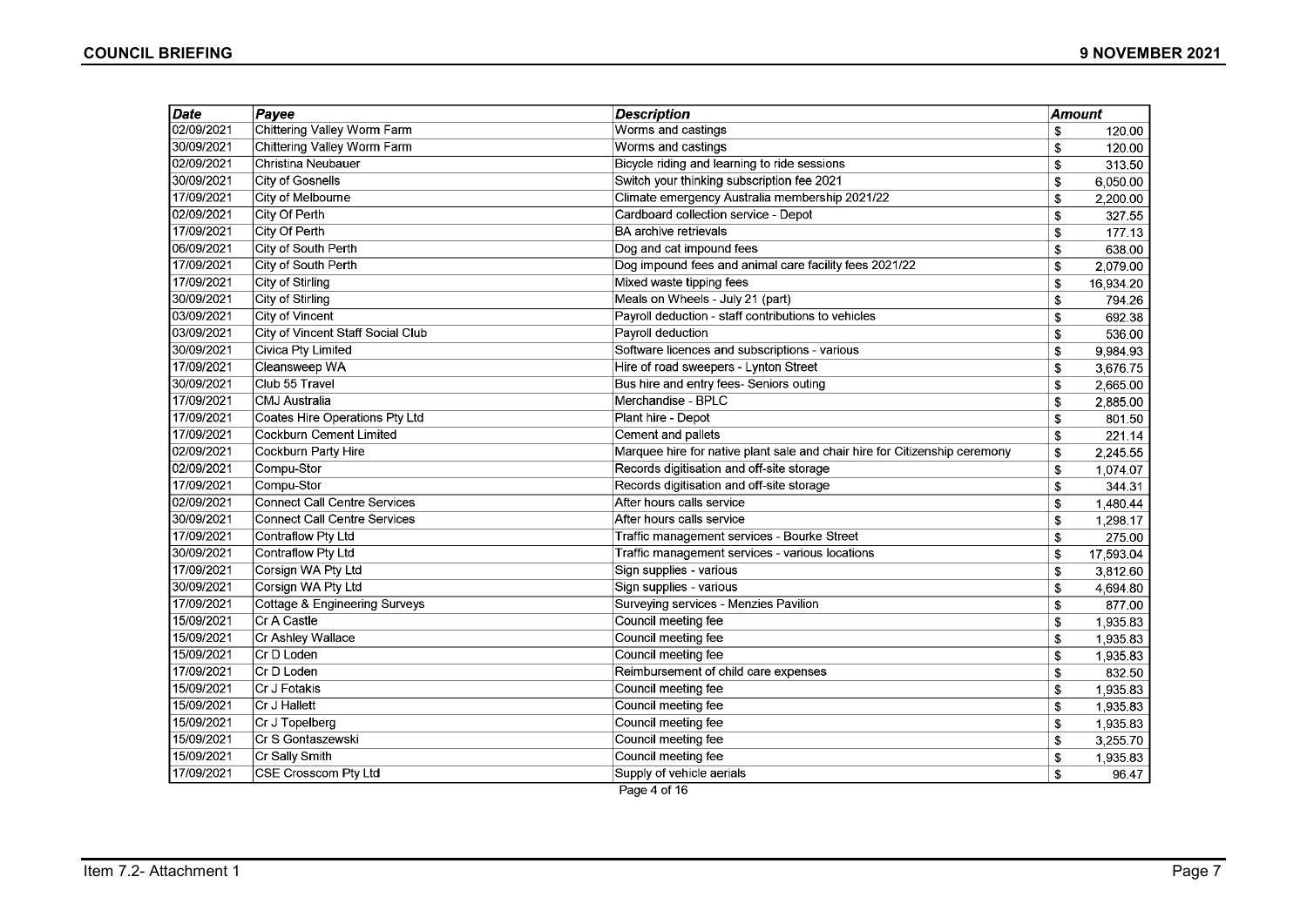| Date       | Payee                                               | <b>Description</b>                                          | <b>Amount</b>      |
|------------|-----------------------------------------------------|-------------------------------------------------------------|--------------------|
| 17/09/2021 | Cundall                                             | Design advisory meeting fees                                | \$<br>440.00       |
| 30/09/2021 | D & S North Perth Pty Ltd                           | Catering for City event - Local History awards              | \$<br>275.00       |
| 17/09/2021 | D A Barnard                                         | Part refund of Beatty Park Leisure Centre fees              | \$<br>206.63       |
| 02/09/2021 | D Dama                                              | <b>Fitness instructor fees</b>                              | \$<br>56.84        |
| 17/09/2021 | D Dama                                              | Fitness instructor fees                                     | \$<br>56.84        |
| 30/09/2021 | D Dama                                              | Fitness instructor fees                                     | \$<br>170.52       |
| 30/09/2021 | D Kennedy                                           | Local history awards 2021 - prize winner                    | \$<br>250.00       |
| 02/09/2021 | D L McLean                                          | Refund of infrastructure bond                               | \$<br>750.00       |
| 02/09/2021 | Dale Alcock Homes                                   | Refund of infrastructure bond                               | \$<br>3,000.00     |
| 02/09/2021 | Danica Zuks Photography                             | Photographic services - Reconciliation week                 | \$<br>180.00       |
| 17/09/2021 | Danica Zuks Photography                             | Photographic services - Citizenship ceremony                | \$<br>396.00       |
| 17/09/2021 | Daniela Toffali                                     | Fitness instructor fees                                     | \$<br>585.00       |
| 30/09/2021 | Davley Building Pty Ltd                             | Refund of infrastructure bond                               | \$<br>1,000.00     |
| 17/09/2021 | Department of Fire and Emergency Services (DFES)    | Emergency services levy - 1st quarter 2021/22               | \$<br>2,205,874.94 |
| 17/09/2021 | Department of Mines, Industry Regulation and Safety | Building services levy collection                           | \$<br>17,665.91    |
| 17/09/2021 | Department of Planning Lands and Heritage           | Amended DAP fee                                             | \$<br>5,701.00     |
| 02/09/2021 | Department of Transport                             | Vehicle ownership searches - July 21                        | \$<br>4.087.50     |
| 17/09/2021 | Department of Transport                             | Vehicle ownership searches - August 21                      | \$<br>4,100.00     |
| 03/09/2021 | Depot Social Club                                   | Payroll deduction                                           | \$<br>56.00        |
| 02/09/2021 | Design Right Pty Ltd                                | Design services - Litis change rooms                        | \$<br>1,650.00     |
| 30/09/2021 | Design Right Pty Ltd                                | Design services - Litis change rooms                        | \$<br>2,200.00     |
| 02/09/2021 | Devco Builders                                      | Maintenance and repairs - various locations                 | \$<br>5,761.94     |
| 17/09/2021 | Devco Builders                                      | Maintenance and repairs - various locations                 | 37,936.66<br>\$    |
| 30/09/2021 | Devco Builders                                      | Maintenance and repairs - various locations                 | \$<br>155,684.44   |
| 02/09/2021 | Diversity Cleaning Services Pty Ltd                 | Window cleaning services - BPLC                             | \$<br>495.00       |
| 17/09/2021 | Diversity Cleaning Services Pty Ltd                 | Window cleaning services - BPLC                             | \$<br>825.00       |
| 17/09/2021 | Dominic Snellgrove                                  | Design advisory meeting fees                                | \$<br>400.00       |
| 02/09/2021 | Domus Nursery                                       | Supply of plants                                            | 1,423.40<br>\$     |
| 17/09/2021 | Donegan Enterprises Pty Ltd                         | Playground repairs and maintenance -various locations       | \$<br>3,773.00     |
| 17/09/2021 | Dushong Art                                         | Photography services - various events                       | \$<br>600.00       |
| 30/09/2021 | Dushong Art                                         | Photography services - Backlot cinema                       | \$<br>200.00       |
| 02/09/2021 | E Bentley                                           | Expense reimbursement - Les Mills workshop and digital kits | \$<br>142.55       |
| 30/09/2021 | E Bradley                                           | Part refund of Beatty Park Leisure Centre fees              | \$<br>613.60       |
| 30/09/2021 | E Dawson                                            | Reimbursement of playgroup fees                             | \$<br>190.00       |
| 02/09/2021 | E Wilmot                                            | Part refund of Beatty Park Leisure Centre fees              | \$<br>173.01       |
| 17/09/2021 | Eastside Concrete Contracting                       | Kerbing services - various locations                        | \$<br>7,312.09     |
| 30/09/2021 | Eastside Concrete Contracting                       | Kerbing services - Lynton Street                            | \$<br>3,405.60     |
| 17/09/2021 | <b>Eclipse Soils Pty Ltd</b>                        | Supply of mulch                                             | \$<br>6,545.00     |
| 02/09/2021 | Edge Workshop                                       | Tile cutting service - artwork for BPLC indoor pool         | \$<br>6,732.00     |
|            |                                                     | Page 5 of 16                                                |                    |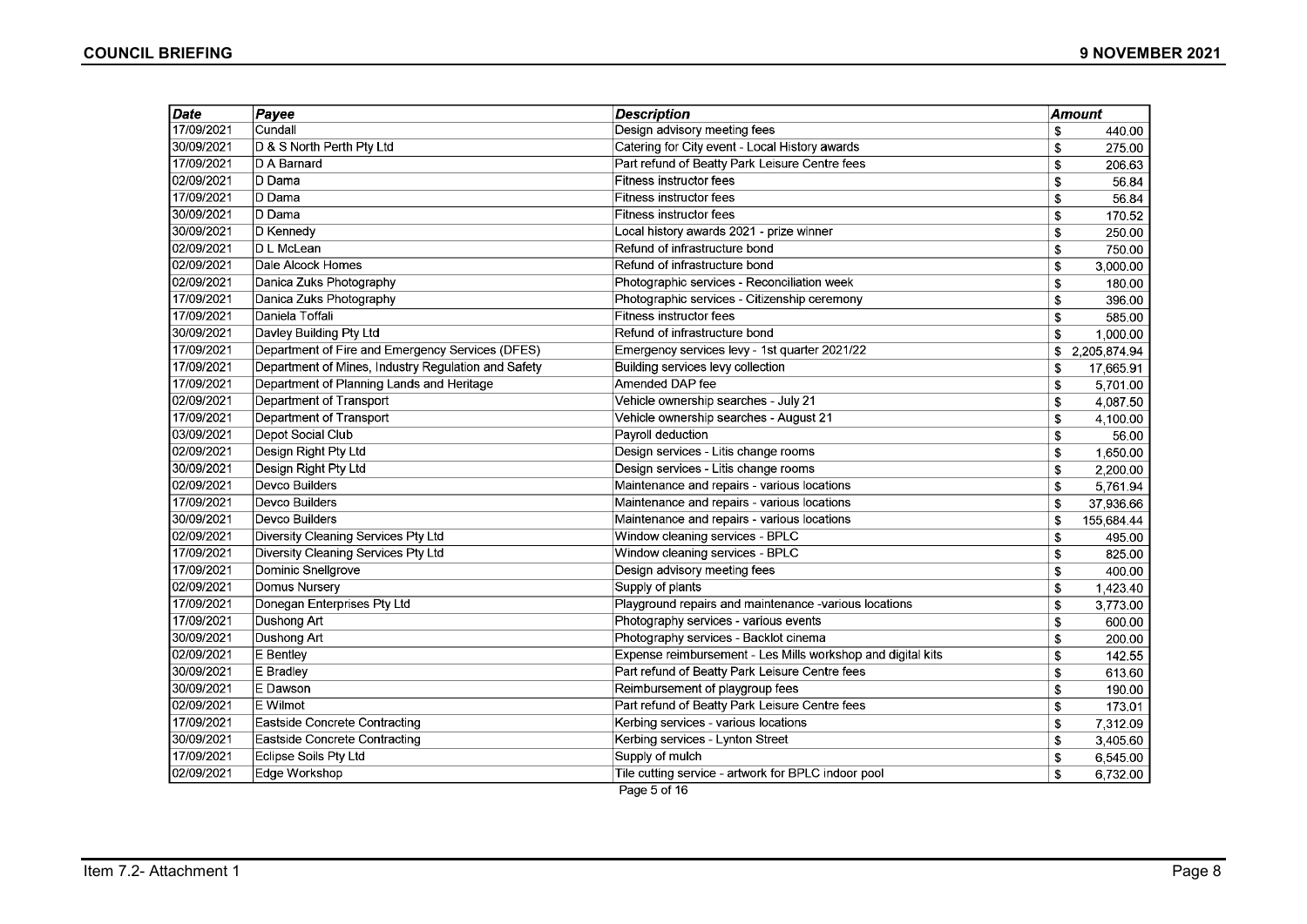| <b>Date</b> | Payee                                  | <b>Description</b>                                                 | <b>Amount</b> |           |
|-------------|----------------------------------------|--------------------------------------------------------------------|---------------|-----------|
| 17/09/2021  | Eftsure Pty Ltd                        | Software set up fee                                                | \$            | 5,500.00  |
| 17/09/2021  | EJ Australia Pty Ltd                   | Supply of access covers                                            | \$            | 6,297.72  |
| 02/09/2021  | <b>Element Advisory Pty Ltd</b>        | Economic study for Beatty Park 2062 project                        | \$            | 8,833.00  |
| 17/09/2021  | <b>Element Advisory Pty Ltd</b>        | Robertson Park development - concept plan                          | \$            | 8,247.25  |
| 17/09/2021  | <b>Element Advisory Pty Ltd</b>        | Community panel facilitation workshop                              | \$            | 8,729.88  |
| 30/09/2021  | Element Advisory Pty Ltd               | Economic study for Beatty Park 2062 project                        | \$            | 1,878.25  |
| 17/09/2021  | Ellenby Tree Farm Pty Ltd              | Supply of plants and trees                                         | \$            | 2,282.50  |
| 02/09/2021  | Elliotts Irrigation Pty Ltd            | Reticulation repairs and maintenance                               | \$            | 354.38    |
| 17/09/2021  | Elliotts Irrigation Pty Ltd            | Reticulation repairs and maintenance                               | \$            | 1,100.00  |
| 30/09/2021  | Elliotts Irrigation Pty Ltd            | Reticulation repairs and maintenance                               | \$            | 2,228.43  |
| 17/09/2021  | Enviro Sweep                           | Road sweeping services                                             | \$            | 6,135.26  |
| 06/09/2021  | Enviroblast Cannington                 | Pressure cleaning services                                         | \$            | 1,719.30  |
| 17/09/2021  | Enzed Malaga                           | Plant repairs and maintenance                                      | \$            | 637.98    |
| 06/09/2021  | Erections (WA)                         | Repair damaged guard rail - Green/Merredin Street                  | \$            | 2,255.00  |
| 30/09/2021  | FE Technologies Pty Ltd                | Annual maintenance - RFID secure chute (Library)                   | \$            | 148.50    |
| 02/09/2021  | Flexi Staff Pty Ltd                    | Temporary staff - various departments                              | S             | 24,729.98 |
| 06/09/2021  | Flexi Staff Pty Ltd                    | Temporary staff - various departments                              | \$            | 2,747.80  |
| 17/09/2021  | Flexi Staff Pty Ltd                    | Temporary staff - various departments                              | \$            | 23,891.96 |
| 30/09/2021  | Flexi Staff Pty Ltd                    | Temporary staff - various departments                              | \$            | 10,550.19 |
| 02/09/2021  | <b>Flick Anticimex Pty Ltd</b>         | Pest control services - various locations                          | \$            | 1,054.43  |
| 17/09/2021  | <b>Flick Anticimex Pty Ltd</b>         | Pest control and sanitary disposal services - various locations    | \$            | 14,886.09 |
| 30/09/2021  | Flick Anticimex Pty Ltd                | Pest control services - various locations                          | \$            | 276.58    |
| 17/09/2021  | <b>Flick Realty</b>                    | Rates refund - due to overpayment                                  | \$            | 1,930.83  |
| 17/09/2021  | Fly By Fun Pty Ltd                     | Roving entertainer - Beatty Park indoor pool opening               | \$            | 529.00    |
| 02/09/2021  | Focus Networks                         | Manage corporate WiFi, firewall and onsite managed network support | \$            | 14,345.51 |
| 06/09/2021  | Focus Networks                         | Network switch installation and associated services (50%)          | \$            | 11,391.05 |
| 17/09/2021  | Focus Networks                         | Manage corporate WiFi, firewall and onsite managed network support | \$            | 5,927.90  |
| 30/09/2021  | Focus Networks                         | Manage corporate WiFi, firewall and onsite managed network support | \$            | 11,237.60 |
| 02/09/2021  | G Edwards                              | <b>Fitness instructor fees</b>                                     | \$            | 101.84    |
| 17/09/2021  | G Edwards                              | <b>Fitness instructor fees</b>                                     | \$            | 56.84     |
| 17/09/2021  | <b>Gather Foods</b>                    | Catering for City event - NAIDOC Firestarter movie screening       | \$            | 924.00    |
| 17/09/2021  | Geoff Ninnes Fong & Partners Pty Ltd   | Consultancy services - filtration and tiling (BPLC)                | \$            | 16,216.75 |
| 24/09/2021  | <b>GHD Pty Ltd</b>                     | Leederville activity centre plan - final claim                     | \$            | 18,859.52 |
| 17/09/2021  | Giant Autos (1997) Pty Ltd             | Vehicle service and repairs                                        | \$            | 1.868.45  |
| 02/09/2021  | Go Print                               | Printing services - Marketing                                      | \$            | 231.88    |
| 02/09/2021  | <b>Great Lakes Community Resources</b> | Street goods collection services                                   | \$            | 264.00    |
| 30/09/2021  | <b>Great Lakes Community Resources</b> | Street goods collection services                                   | \$            | 1,742.40  |
| 17/09/2021  | <b>Grove Propagation Nursery</b>       | Supply of plants                                                   | \$            | 374.22    |
| 02/09/2021  | Gymcare                                | Gym equipment repairs and maintenance - BPLC                       | \$            | 607.57    |
|             |                                        | Page 6 of 16                                                       |               |           |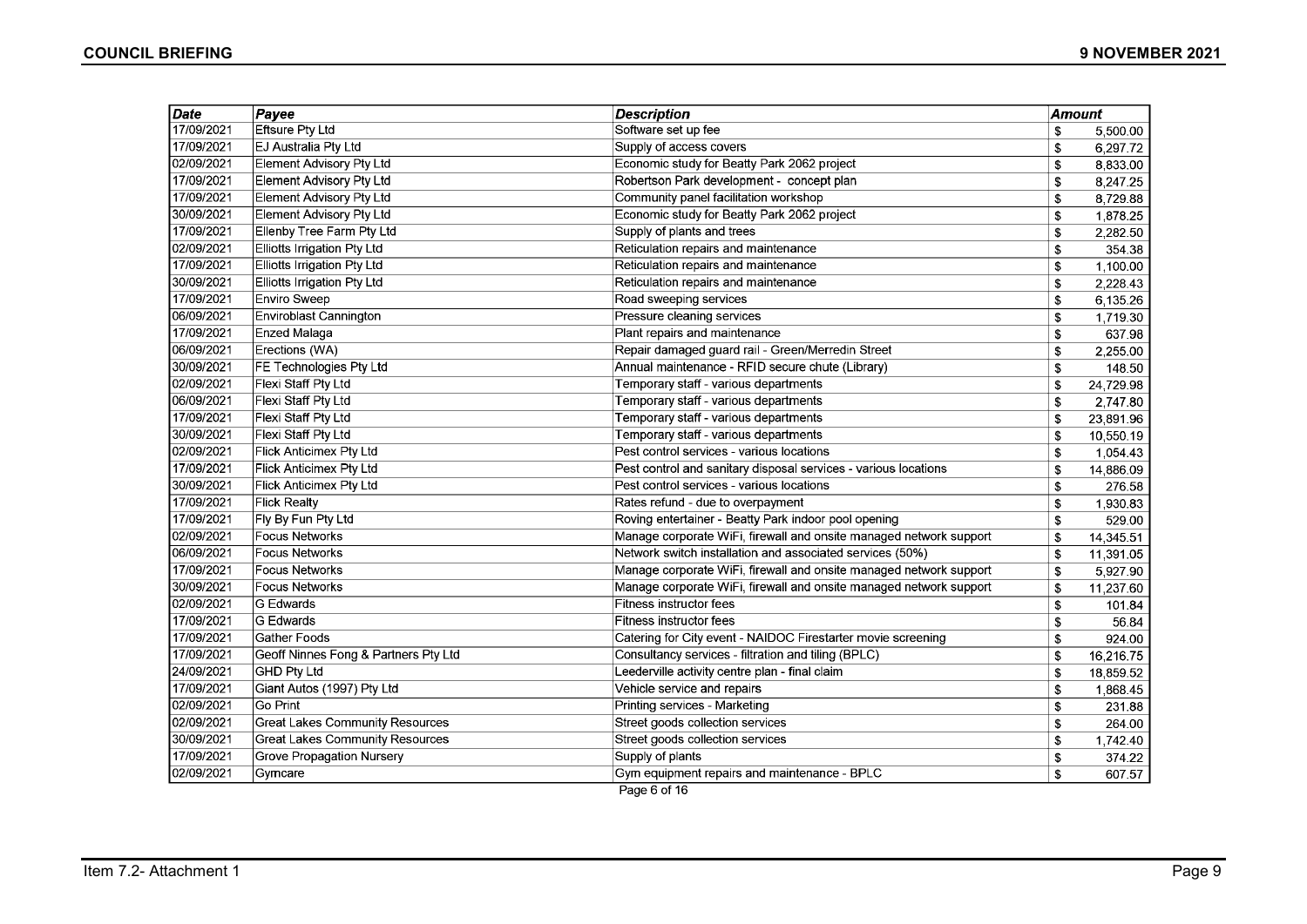| $\overline{Date}$ | Payee                                                    | <b>Description</b>                                                 | Amount |           |
|-------------------|----------------------------------------------------------|--------------------------------------------------------------------|--------|-----------|
| 17/09/2021        | Gymcare                                                  | Gym equipment repairs and maintenance - BPLC                       | \$     | 371.36    |
| 30/09/2021        | Gymcare                                                  | Gym equipment repairs and maintenance - BPLC                       | \$     | 523.32    |
| 17/09/2021        | Hans Andresen                                            | Banner repairs - Scarborough Beach Road/Fitzgerald Street          | \$     | 1,122.00  |
| 03/09/2021        | Health Insurance Fund of WA                              | Payroll deduction                                                  | \$     | 178.10    |
| 30/09/2021        | Hospitality Industry Service Providers (HISP) WA Pty Ltd | Catering for City event - training and development                 | \$     | 120.00    |
| 30/09/2021        | <b>HUB Interiors</b>                                     | Refund of archive search fee                                       | \$     | 140.00    |
| 02/09/2021        | Imagesource Digital Solutions                            | Printing services - various departments                            | \$     | 873.51    |
| 02/09/2021        | Initial Hygiene                                          | Sharps disposal services (two months)                              | \$     | 1,625.08  |
| 02/09/2021        | <b>Innovations Catering</b>                              | Catering for City events - Council and training and development    | \$     | 1,385.00  |
| 17/09/2021        | Innovations Catering                                     | Catering for City event - Council                                  | \$     | 227.50    |
| 30/09/2021        | Innovations Catering                                     | Catering for City events - Council and regional Council            | \$     | 2,119.40  |
| 30/09/2021        | Institute of Public Administration Australia WA          | Staff training - Good report writing skills (deposit)              | \$     | 880.00    |
| 17/09/2021        | J & K Hopkins                                            | Office furniture supplies - various locations                      | \$     | 807.00    |
| 06/09/2021        | J Fondacaro                                              | Expense reimbursement - pool lane rope material                    | \$     | 131.73    |
| 17/09/2021        | J Hondros                                                | Reimbursement from heritage assistance fund                        | \$     | 4,092.00  |
| 17/09/2021        | J K Kirkby                                               | Refund of infrastructure bond                                      | \$     | 3,500.00  |
| 02/09/2021        | J Koroveshi                                              | Expense reimbursement - catering for City event - Council          | \$     | 106.90    |
| 30/09/2021        | J L Flower                                               | Refund for Seniors bus outing                                      | \$     | 35.00     |
| 17/09/2021        | J Lowden                                                 | Fitness instructor fees                                            | \$     | 56.84     |
| 30/09/2021        | J Maloney                                                | Refund of infrastructure bond                                      | \$     | 1,000.00  |
| 30/09/2021        | J Ridgewell                                              | Refund of parking permit                                           | \$     | 180.00    |
| 02/09/2021        | J S Flack                                                | Part refund of dog registration                                    | \$     | 150.00    |
| 30/09/2021        | J Tan                                                    | Part refund of Beatty Park Leisure Centre fees                     | \$     | 38.35     |
| 30/09/2021        | <b>Jack Lockers</b>                                      | Locker hire - April to June 21 (BPLC)                              | \$     | 1,657.00  |
| 17/09/2021        | Jackson McDonald                                         | Legal services - local law reviews (parking and animals)           | \$     | 18,665.90 |
| 02/09/2021        | Jake Robinson Acoustic                                   | Performance - Citizenship ceremony                                 | \$     | 390.00    |
| 17/09/2021        | Janet Verburg                                            | <b>Fitness instructor fees</b>                                     | \$     | 395.52    |
| 17/09/2021        | <b>JBA Surveys</b>                                       | Surveying services - Norfolk Street                                | \$     | 3,586.00  |
| 17/09/2021        | Jim's Mowing (Dalkeith)                                  | Gardening services - Loftus Community Centre                       | \$     | 80.00     |
| 30/09/2021        | Jim's Mowing (Dalkeith)                                  | Gardening services - Loftus Community Centre                       | \$     | 80.00     |
| 17/09/2021        | K A Balm                                                 | Expense reimbursement - tea and coffee for Loftus Community Centre | \$     | 102.94    |
| 30/09/2021        | K A Lewington                                            | Part refund of dog registration                                    | \$     | 150.00    |
| 02/09/2021        | $K$ Cai                                                  | Part refund of Beatty Park Leisure Centre fees                     | \$     | 56.10     |
| 02/09/2021        | IK E Moore                                               | Part refund of dog registration                                    | \$     | 100.00    |
| 02/09/2021        | K Grant                                                  | Fitness instructor fees                                            | \$     | 420.00    |
| 17/09/2021        | K Grant                                                  | Fitness instructor fees                                            | \$     | 280.00    |
| 30/09/2021        | K Grant                                                  | Fitness instructor fees                                            | \$     | 280.00    |
| 17/09/2021        | K Harcus                                                 | Fitness instructor fees                                            | \$     | 720.00    |
| 02/09/2021        | K L Coles                                                | Part refund of dog registration                                    | \$     | 150.00    |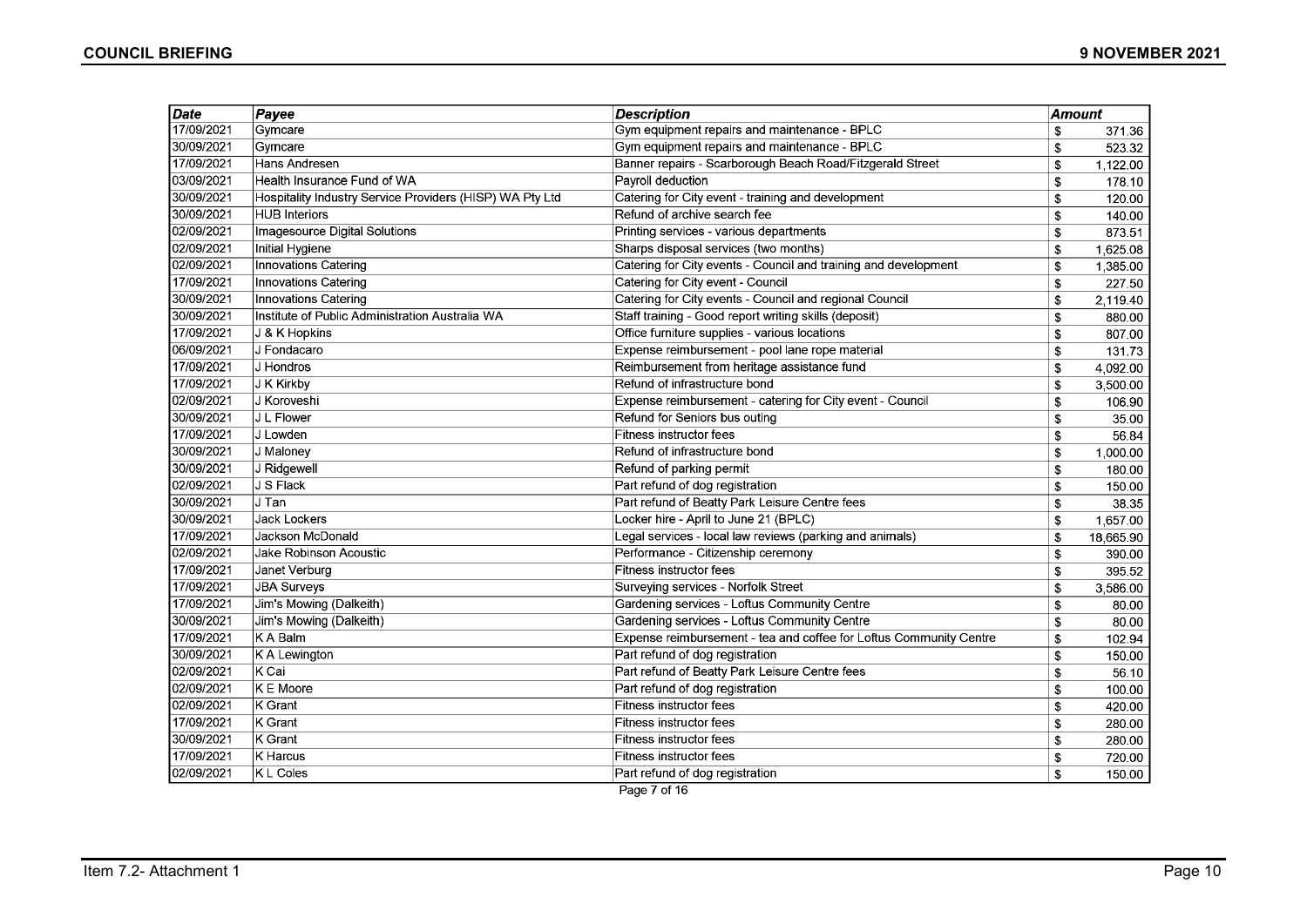| Date       | Payee                                               | <b>Description</b>                                            | Amount |           |
|------------|-----------------------------------------------------|---------------------------------------------------------------|--------|-----------|
| 24/09/2021 | K Pham                                              | Refund of planning application fee                            | \$     | 147.00    |
| 02/09/2021 | K Taylor                                            | Refund of parking permits                                     | \$     | 360.00    |
| 06/09/2021 | Kevrek (Australia) Pty Ltd                          | Plant repairs and maintenance                                 | \$     | 527.34    |
| 02/09/2021 | Kids Around Perth                                   | Indoor pool review and Facebook post - BPLC                   | \$     | 250.00    |
| 08/09/2021 | KJ Concha Pty Ltd ATF HODL Superannuation Fund      | Superannuation                                                | \$     | 1,907.31  |
| 17/09/2021 | Kleen West Distributors                             | Cleaning supplies - various                                   | \$     | 4,730.00  |
| 30/09/2021 | Kone Elevators Pty Ltd                              | Lift service fee - BPLC                                       | \$     | 925.75    |
| 17/09/2021 | Konica Minolta Business Solutions Australia Pty Ltd | Copy costs - various departments                              | \$     | 428.93    |
| 02/09/2021 | <b>KS Black Pty Ltd</b>                             | Electrical works - various locations                          | \$     | 21,660.21 |
| 30/09/2021 | KS Black Pty Ltd                                    | Electrical works - various locations                          | \$     | 2,044.96  |
| 30/09/2021 | L Formentin                                         | Expense reimbursement- training course                        | \$     | 59.00     |
| 02/09/2021 | L J Sharp                                           | Fitness instructor fees                                       | \$     | 56.84     |
| 17/09/2021 | L Morris                                            | Refund for duplicate infringement payment                     | \$     | 70.00     |
| 30/09/2021 | L O'Hagan                                           | Local history awards 2021 - prize winner                      | \$     | 100.00    |
| 02/09/2021 | L Tang                                              | Refund of parking permits                                     | \$     | 360.00    |
| 30/09/2021 | L Ye                                                | Refund of infrastructure bond                                 | \$     | 1,000.00  |
| 03/09/2021 | G.R.C.E.U.                                          | Payroll deduction                                             | \$     | 20.50     |
| 06/09/2021 | Landgate                                            | Land enquiries                                                | \$     | 54.40     |
| 17/09/2021 | Landgate                                            | Gross rental valuations for interims and land enquiries       | \$     | 1,193.06  |
| 30/09/2021 | Landgate                                            | Gross rental valuations for interims                          | \$     | 297.76    |
| 17/09/2021 | Leederville Cameras                                 | Printing services - various departments                       | \$     | 260.30    |
| 02/09/2021 | Leo Heaney Pty Ltd                                  | Street tree watering and pruning services - various locations | \$     | 25,410.00 |
| 17/09/2021 | Leo Heaney Pty Ltd                                  | Reticulation flushing services - various locations            | \$     | 1,056.00  |
| 30/09/2021 | Leo Heaney Pty Ltd                                  | Street tree watering and pruning services - various locations | \$     | 32,043.00 |
| 17/09/2021 | Les Mills Asia Pacific                              | Licence fees for fitness classes                              | \$     | 1,610.46  |
| 17/09/2021 | <b>LGISWA</b>                                       | Insurance excess                                              | \$     | 500.00    |
| 02/09/2021 | Line Marking Specialists                            | Line marking services - Mary Street                           | \$     | 33.00     |
| 30/09/2021 | Line Marking Specialists                            | Line marking services - various locations                     | \$     | 12,190.40 |
| 02/09/2021 | Liveable Group Pty Ltd                              | Tree pruning and removal services - various locations         | \$     | 5,230.50  |
| 17/09/2021 | Liveable Group Pty Ltd                              | Tree pruning and removal services - various locations         | \$     | 16,725.50 |
| 30/09/2021 | Liveable Group Pty Ltd                              | Tree pruning and removal services - various locations         | \$     | 1,936.00  |
| 02/09/2021 | Local Government Planners Association               | Staff training - various courses                              | \$     | 255.00    |
| 17/09/2021 | Local Health Authorities Analytical Committee       | Analytical services 2021/22                                   | \$     | 9,446.17  |
| 02/09/2021 | LO-GO Appointments                                  | Temporary staff - Payroll                                     | \$     | 5,082.74  |
| 06/09/2021 | LO-GO Appointments                                  | Temporary staff - Payroll                                     | \$     | 1,682.32  |
| 17/09/2021 | <b>LO-GO Appointments</b>                           | Temporary staff - Payroll                                     | \$     | 4,903.77  |
| 24/09/2021 | LO-GO Appointments                                  | Temporary staff - Payroll                                     | \$     | 2,720.34  |
| 02/09/2021 | Luke Riley Creative                                 | Event photography - COV native plant sale                     | \$     | 297.50    |
| 02/09/2021 | M G Jajko                                           | Fitness instructor fees                                       | S      | 56.84     |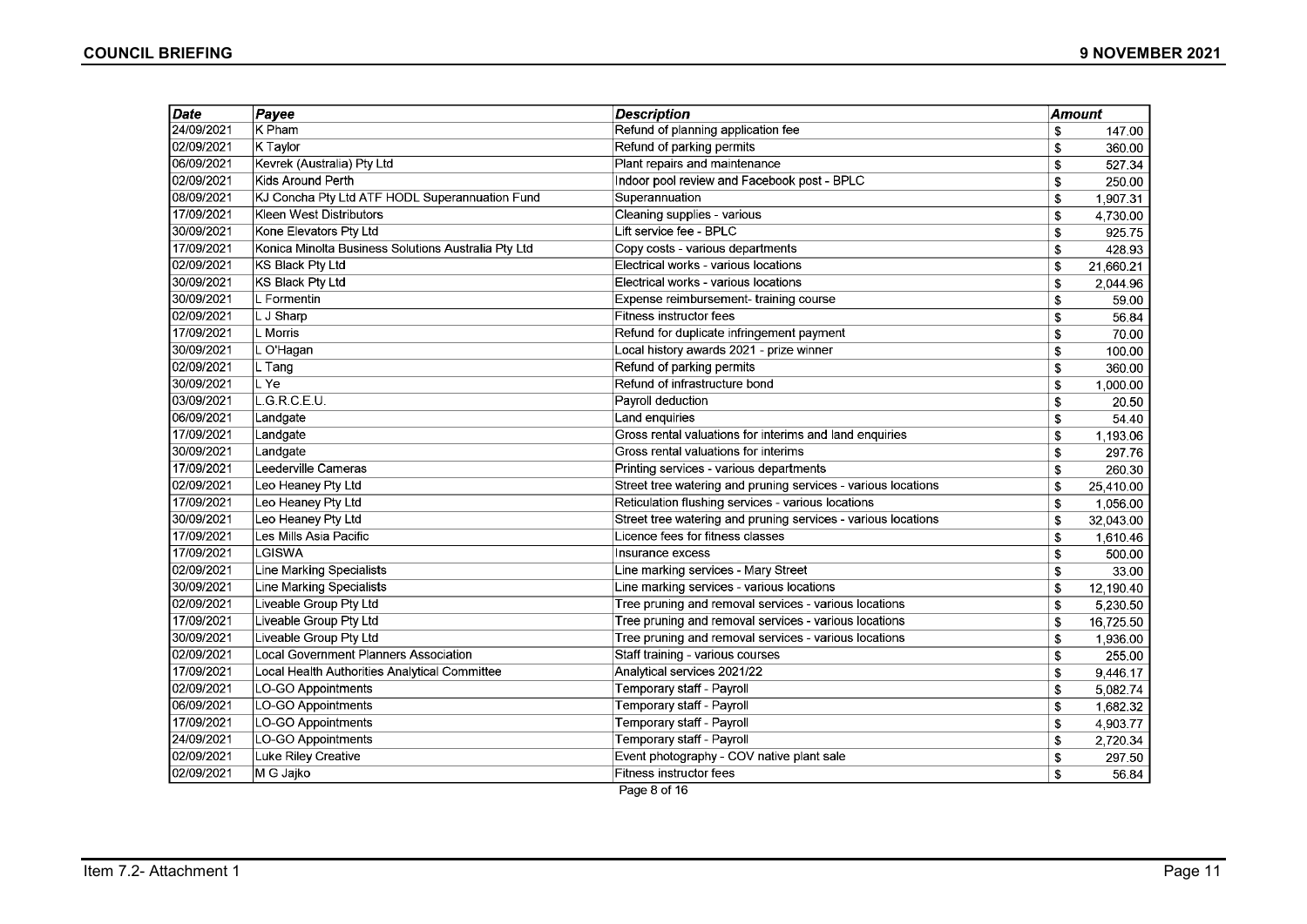| Date       | Payee                                            | <b>Description</b>                                         | Amount |           |
|------------|--------------------------------------------------|------------------------------------------------------------|--------|-----------|
| 17/09/2021 | M G Jajko                                        | Fitness instructor fees                                    | \$     | 56.84     |
| 30/09/2021 | M G Jajko                                        | Fitness instructor fees                                    | \$     | 56.84     |
| 17/09/2021 | M Hayes                                          | Refund of infrastructure bond                              | \$     | 1,750.00  |
| 17/09/2021 | M L Humich                                       | Fitness instructor fees                                    | \$     | 170.52    |
| 17/09/2021 | M P Slyth                                        | Reimbursement from heritage assistance fund                | \$     | 261.25    |
| 02/09/2021 | M Sinclair                                       | Part refund of Beatty Park Leisure Centre fees             | \$     | 87.41     |
| 02/09/2021 | M Slater                                         | <b>Fitness instructor fees</b>                             | \$     | 120.58    |
| 17/09/2021 | M Slater                                         | Fitness instructor fees                                    | \$     | 60.29     |
| 30/09/2021 | <b>M</b> Slater                                  | Fitness instructor fees                                    | \$     | 60.29     |
| 02/09/2021 | M W Bayly                                        | Crossover subsidy                                          | \$     | 535.00    |
| 17/09/2021 | <b>Macri Partners</b>                            | Audit of 'Better bins' programme                           | \$     | 990.00    |
| 17/09/2021 | Major Motors Pty Ltd                             | Truck repairs and maintenance                              | \$     | 1,180.98  |
| 17/09/2021 | Manheim Pty Ltd                                  | Towing services                                            | \$     | 236.50    |
| 02/09/2021 | Marketforce Pty Ltd                              | Advertising services - various departments                 | \$     | 395.71    |
| 17/09/2021 | Marketforce Pty Ltd                              | Advertising services - various departments                 | \$     | 16,919.22 |
| 06/09/2021 | Massey's Herd                                    | Milk supplies - Depot                                      | \$     | 561.00    |
| 02/09/2021 | Maxima Group Training                            | School based trainees - Apprenticeship Cert II in business | \$     | 214.01    |
| 24/09/2021 | Maxima Group Training                            | School based trainees - Apprenticeship Cert II in business | \$     | 214.01    |
| 15/09/2021 | Mayor E Cole                                     | Council meeting fee                                        | \$     | 7,875.25  |
| 30/09/2021 | Mayor E Cole                                     | Expense reimbursement - mileage allowance                  | \$     | 492.00    |
| 17/09/2021 | McCain Building Pty Ltd                          | Refund of infrastructure bond                              | \$     | 2,000.00  |
| 30/09/2021 | McGees Property                                  | Market valuation - Avenue and Frame Court car parks        | \$     | 4,675.00  |
| 30/09/2021 | <b>McGees Property</b>                           | Market valuation - Halvorsen Hall                          | \$     | 1,650.00  |
| 02/09/2021 | McIntosh & Son WA                                | Plant repairs and maintenance                              | \$     | 3,904.49  |
| 17/09/2021 | McLeods Barristers & Solicitors                  | Legal services - SAT matter, 3 Bulwer Avenue               | \$     | 578.28    |
| 30/09/2021 | Melville Renault / Magic Kia                     | Purchase of vehicle, as per fleet management programme     | \$     | 51,215.45 |
| 08/09/2021 | Mercer Spectrum                                  | Superannuation                                             | \$     | 7,585.39  |
| 29/09/2021 | Mercer Spectrum                                  | Superannuation                                             | \$     | 5,118.57  |
| 02/09/2021 | <b>Mermaid Melody</b>                            | Entertainment for Beatty Park indoor pool open day         | \$     | 350.00    |
| 30/09/2021 | MessageMedia                                     | SMS integrating for Phoenix                                | \$     | 128.54    |
| 30/09/2021 | Messages on Hold                                 | On hold' equipment and programming upgrade                 | \$     | 463.84    |
| 17/09/2021 | Michael & Bettina Iwanoff                        | Refund of infrastructure bond                              | \$     | 2,000.00  |
| 02/09/2021 | Michael Page International Australia Pty Limited | Temporary staff - Engineering                              | \$     | 2,055.44  |
| 30/09/2021 | Michelle Kiddie Photography                      | Photography services - Local history awards                | \$     | 198.00    |
| 17/09/2021 | Midland Brick Company                            | Supply of bricks                                           | \$     | 1,973.25  |
| 02/09/2021 | Mind Over Matter Health and Fitness              | Seniors weekly fitness classes                             | \$     | 140.00    |
| 06/09/2021 | Mind Over Matter Health and Fitness              | Seniors weekly fitness classes                             | \$     | 70.00     |
| 17/09/2021 | Mind Over Matter Health and Fitness              | Seniors weekly fitness classes                             | \$     | 140.00    |
| 30/09/2021 | Mind Over Matter Health and Fitness              | Seniors weekly fitness classes                             | \$     | 140.00    |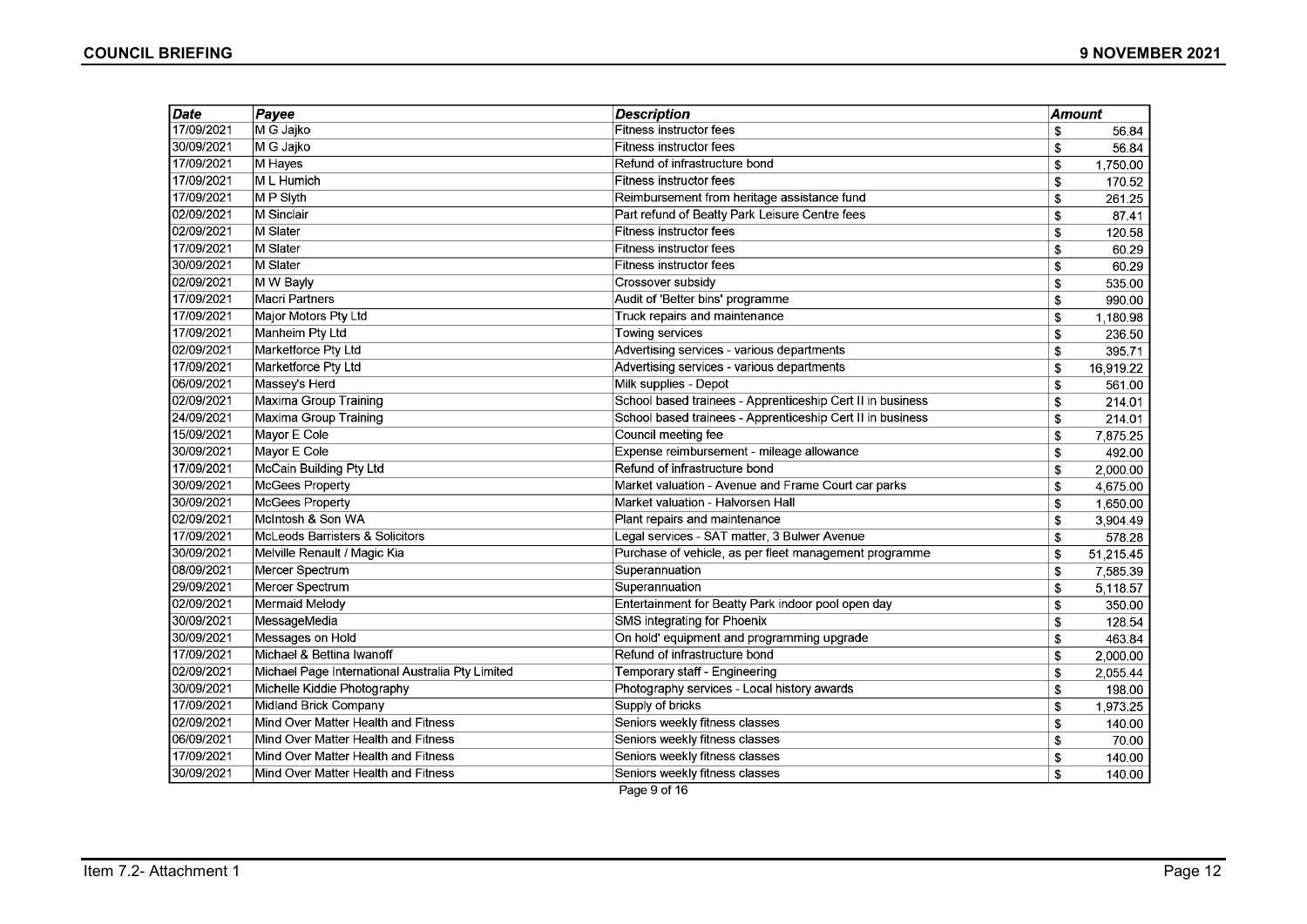| Date       | Payee                             | <b>Description</b>                                                        | Amount       |            |
|------------|-----------------------------------|---------------------------------------------------------------------------|--------------|------------|
| 02/09/2021 | Mindarie Regional Council         | Non processable waste                                                     | \$           | 7,282.05   |
| 17/09/2021 | Mindarie Regional Council         | Processable and non processable waste and reimbursement of administration |              |            |
|            |                                   | expenses - September 21                                                   | \$           | 206,890.10 |
| 24/09/2021 | Mindarie Regional Council         | Reimbursement of administration expenses - August 21                      | \$           | 32,208.09  |
| 30/09/2021 | Mindarie Regional Council         | Processable and non processable waste                                     | \$           | 39.441.23  |
| 02/09/2021 | <b>Minter Ellison</b>             | Legal services - General employment matters                               | \$           | 11,355.52  |
| 17/09/2021 | Mt Hawthorn Property Pty Ltd      | Rates refund - due to overpayment                                         | \$           | 2,072.42   |
| 02/09/2021 | Muchea Tree Farm                  | Supply of plants for COV native plant sale                                | \$           | 2,768.60   |
| 17/09/2021 | My Best Friend Veterinary Centre  | Vet services - August 21                                                  | \$           | 1,862.40   |
| 17/09/2021 | N Kumar                           | Distribution services - 3400 postcards for various consultations          | \$           | 346.50     |
| 02/09/2021 | Nao Williams                      | <b>Fitness instructor fees</b>                                            | \$           | 120.00     |
| 17/09/2021 | Natural Area Holdings Pty Ltd     | Weed control - Les Lilleyman Reserve (Spring)                             | \$           | 2,586.54   |
| 30/09/2021 | New Dimension Mechanical Services | Water fountain repairs - BPLC                                             | \$           | 440.24     |
| 06/09/2021 | Nightlife Music Pty Ltd           | Crowd DJ and hire of audio/video equipment - BPLC                         | \$           | 518.77     |
| 30/09/2021 | Nightlife Music Pty Ltd           | Crowd DJ - BPLC                                                           | \$           | 417.94     |
| 02/09/2021 | Node1 Internet                    | Fixed wireless internet charges - September 21                            | \$           | 189.00     |
| 30/09/2021 | Node1 Internet                    | Fixed wireless internet charges - October 21                              | $\mathbf{s}$ | 189.00     |
| 02/09/2021 | Noma Pty Ltd                      | Design advisory consultancy fee                                           | \$           | 440.00     |
| 17/09/2021 | Noma Pty Ltd                      | Design advisory consultancy and meeting fees                              | \$           | 2,640.00   |
| 17/09/2021 | Northsands Resources              | Sand supplies                                                             | \$           | 431.15     |
| 17/09/2021 | NovoFit WA Pty Ltd                | Gym equipment repairs - BPLC                                              | \$           | 2,932.71   |
| 30/09/2021 | NovoFit WA Pty Ltd                | Gym equipment repairs - BPLC                                              | \$           | 198.00     |
| 02/09/2021 | O C Duff                          | Crossover subsidy and refund of infrastructure bond                       | \$           | 1,000.00   |
| 02/09/2021 | Officeworks Ltd                   | Office supplies and consumables                                           | \$           | 235.86     |
| 17/09/2021 | Officeworks Ltd                   | Office supplies and consumables                                           | \$           | 250.00     |
| 30/09/2021 | Officeworks Ltd                   | Office supplies and consumables, purchase of office furniture - various   |              |            |
|            |                                   | locations; gift cards for community panel members                         | \$           | 1,959.24   |
| 02/09/2021 | Optus Billing Services Pty Ltd    | Telephone and internet charges - various locations                        | \$           | 2,731.52   |
| 17/09/2021 | Osborne Park Volkswagen           | Vehicle service and repairs - 1HAM233                                     | \$           | 677.00     |
| 30/09/2021 | Otis Elevator Company Pty Ltd     | Lift maintenance - Admin                                                  | \$           | 2,357.74   |
| 17/09/2021 | P Cicanese                        | Expense reimbursement - court parking costs                               | \$           | 49.39      |
| 02/09/2021 | P J Diviney                       | Rates refund - due to overpayment                                         | \$           | 1,442.46   |
| 02/09/2021 | P Stokes                          | Fitness instructor fees                                                   | \$           | 90.00      |
| 02/09/2021 | $P$ Tran                          | Fitness instructor fees                                                   | \$           | 113.68     |
| 17/09/2021 | $P$ Tran                          | Fitness instructor fees                                                   | \$           | 113.68     |
| 30/09/2021 | P Tran                            | Fitness instructor fees                                                   | \$           | 284.20     |
| 30/09/2021 | P Walker                          | Part refund of Beatty Park Leisure Centre fees                            | \$           | 231.82     |
| 17/09/2021 | Parks and Leisure Australia       | Staff training - WA play space technical tour                             | \$           | 242.00     |
| 17/09/2021 | PeopleSense by Altius             | Counselling services                                                      | $\mathbf{s}$ | 1,751.20   |

Page 10 of 16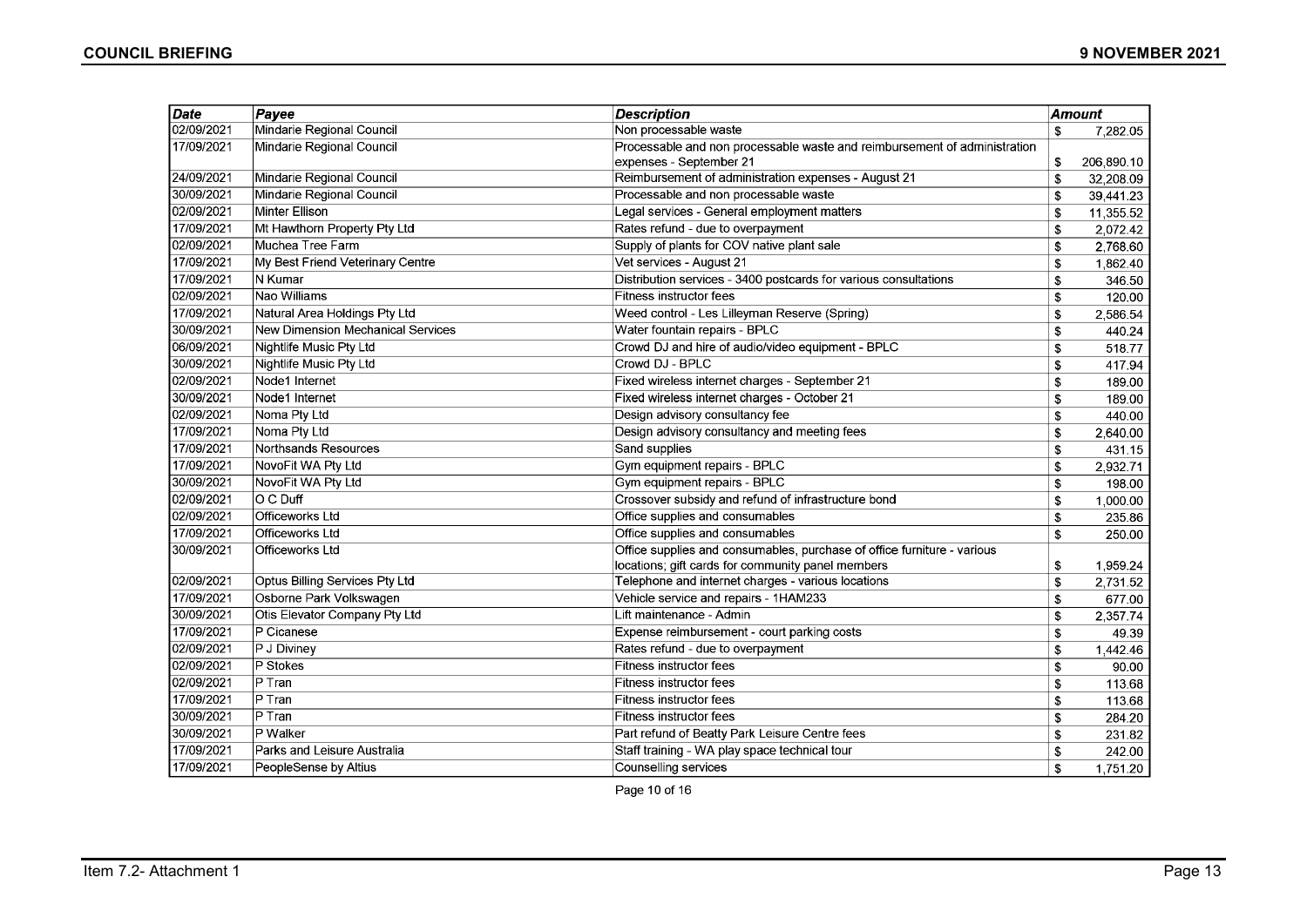| <b>Date</b> | Payee                                | <b>Description</b>                                       | Amount |           |
|-------------|--------------------------------------|----------------------------------------------------------|--------|-----------|
| 02/09/2021  | Perth Bouncy Castle Hire             | Inflatable slide hire - Beatty Park indoor pool open day | \$     | 1,166.00  |
| 02/09/2021  | Perth Property Management            | Refund of September parking permits                      | \$     | 540.00    |
| 30/09/2021  | Perth Property Management            | Refund of October parking permits                        | \$     | 540.00    |
| 17/09/2021  | Pink and Grey Marketing              | Temporary staff - Marketing                              | \$     | 600.00    |
| 30/09/2021  | Pink and Grey Marketing              | Temporary staff - Marketing                              | \$     | 2,325.00  |
| 30/09/2021  | Pitney Bowes Australia Pty Ltd       | Seal bottles for letter folding machine                  | \$     | 176.00    |
| 17/09/2021  | Plantrite                            | Supply of plants                                         | \$     | 8,691.54  |
| 17/09/2021  | Plastic Card Printing Pty Ltd        | Supply of authorisation cards                            | \$     | 25.30     |
| 24/09/2021  | Plastic Card Printing Pty Ltd        | Supply of authorisation cards                            | \$     | 14.30     |
| 30/09/2021  | Pointsbuild Pty Limited              | Staff training - fire safety                             | \$     | 176.00    |
| 30/09/2021  | Poolshop Online Pty Ltd              | Pool chemicals - BPLC                                    | \$     | 1,757.80  |
| 30/09/2021  | PPG Industries Australia Pty Ltd     | Supply of paint                                          | \$     | 1,524.73  |
| 02/09/2021  | Print and Sign Co                    | Printing services - various departments                  | \$     | 486.20    |
| 17/09/2021  | Print and Sign Co                    | Printing services - various departments                  | \$     | 1,394.95  |
| 30/09/2021  | Print and Sign Co                    | Printing services - various departments                  | \$     | 964.26    |
| 06/09/2021  | Priority 1 Fire and Safety Pty Ltd   | Staff training - Fire warden awareness (BPLC)            | \$     | 770.00    |
| 06/09/2021  | Pro Turf Services                    | Plant repairs and maintenance                            | \$     | 623.92    |
| 30/09/2021  | Proficiency Group Pty Ltd            | Annual software maintenance - Content Manager            | \$     | 1,975.50  |
| 06/09/2021  | Profounder Turfmaster Pty Ltd        | Turf maintenance - various locations                     | \$     | 8,783.04  |
| 17/09/2021  | Profounder Turfmaster Pty Ltd        | Turf maintenance - Leederville Oval                      | \$     | 10,070.00 |
| 30/09/2021  | Profounder Turfmaster Pty Ltd        | Turf maintenance - various locations                     | \$     | 9,575.04  |
| 02/09/2021  | Programmed Integrated Workforce Ltd  | Temporary staff - Parks                                  | \$     | 3,708.82  |
| 17/09/2021  | Programmed Integrated Workforce Ltd  | Temporary staff - Parks                                  | \$     | 1,625.80  |
| 24/09/2021  | Programmed Integrated Workforce Ltd  | Temporary staff - Parks                                  | \$     | 3,442.45  |
| 02/09/2021  | Programmed Skilled Workforce Limited | Temporary staff - various departments                    | \$     | 4,304.45  |
| 17/09/2021  | Programmed Skilled Workforce Limited | Temporary staff - Waste                                  | \$     | 3,203.43  |
| 24/09/2021  | Programmed Skilled Workforce Limited | Temporary staff - Engineering                            | \$     | 22,736.27 |
| 30/09/2021  | Programmed Skilled Workforce Limited | Temporary staff - various departments                    | \$     | 6,385.56  |
| 02/09/2021  | Protector Fire Services Pty Ltd      | Service fire equipment - BPLC                            | \$     | 5,801.84  |
| 06/09/2021  | Protector Fire Services Pty Ltd      | Service fire equipment - BPLC                            | \$     | 542.19    |
| 17/09/2021  | Protector Fire Services Pty Ltd      | Service fire equipment - various locations               | \$     | 220.00    |
| 30/09/2021  | Protector Fire Services Pty Ltd      | Service fire equipment - BPLC                            | \$     | 429.00    |
| 02/09/2021  | Quality Press                        | Printing services - animal registration forms            | \$     | 515.90    |
| 17/09/2021  | R Camerer                            | Part refund of Beatty Park Leisure Centre fees           | \$     | 207.58    |
| 02/09/2021  | R Crawley                            | Part refund of dog registration                          | \$     | 150.00    |
| 30/09/2021  | $ R$ Gaut                            | Part refund of dog registration                          | \$     | 150.00    |
| 30/09/2021  | R Gidgup                             | Local history awards 2021 - prize winner                 | \$     | 200.00    |
| 02/09/2021  | R H Audino                           | Rates refund - due to overpayment                        | \$     | 1,832.16  |
| 17/09/2021  | <b>RLHill</b>                        | Expense reimbursement- 3 laptop bags (Compliance)        | \$     | 89.85     |
|             |                                      | Page 11 of 16                                            |        |           |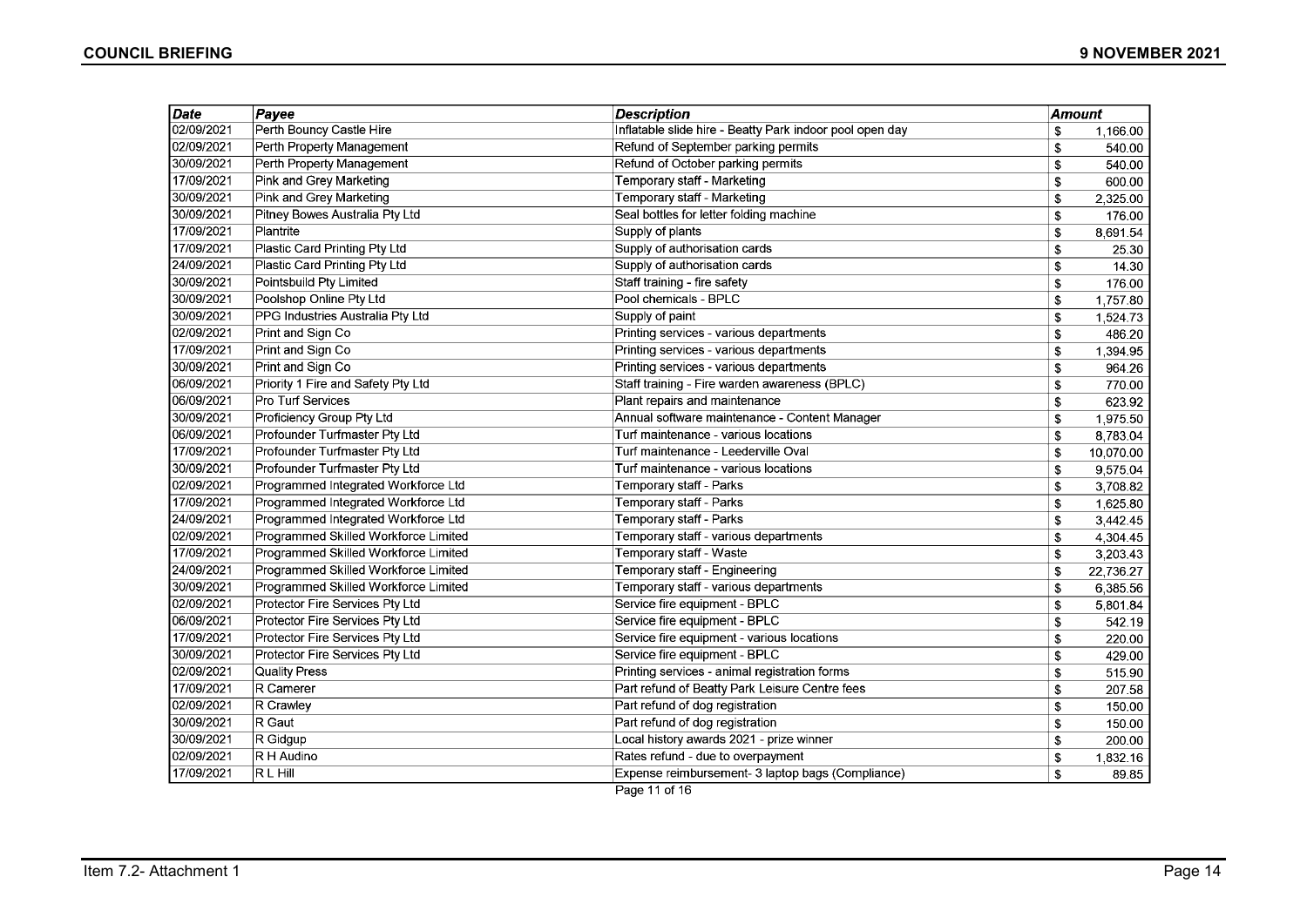| <b>Date</b> | $P$ ayee                                          | <b>Description</b>                                            | <b>Amount</b> |           |
|-------------|---------------------------------------------------|---------------------------------------------------------------|---------------|-----------|
| 02/09/2021  | Rada & Neso Services                              | Carpet cleaning services - BPLC                               | \$            | 700.00    |
| 17/09/2021  | Rada & Neso Services                              | Cleaning services - BPLC                                      | \$            | 9,600.00  |
| 30/09/2021  | Rada & Neso Services                              | <b>Cleaning services - BPLC</b>                               | \$            | 1,350.00  |
| 02/09/2021  | Rawlinsons (WA)                                   | Cost estimate reports - various projects                      | \$            | 3,740.00  |
| 17/09/2021  | Rawlinsons (WA)                                   | Cost estimate report - Hyde Park West ablutions refurbishment | \$            | 1,540.00  |
| 17/09/2021  | Raymond Lesley Espinos                            | Fitness instructor fees                                       | \$            | 454.72    |
| 30/09/2021  | REALMstudios Pty Ltd                              | Design advisory meeting fees                                  | \$            | 440.00    |
| 17/09/2021  | Rebecca Mathias                                   | Fitness instructor fees                                       | \$            | 300.00    |
| 30/09/2021  | Rebecca Mathias                                   | <b>Fitness instructor fees</b>                                | \$            | 300.00    |
| 17/09/2021  | Rebound WA                                        | Donation - Wheelchair challenge                               | \$            | 500.00    |
| 17/09/2021  | Redimed Pty Ltd                                   | Employee medical services                                     | \$            | 341.00    |
| 30/09/2021  | <b>Redimed Pty Ltd</b>                            | Employee medical services                                     | \$            | 335.50    |
| 02/09/2021  | Regents Commercial                                | Rent - Barlee Street car park (September 21)                  | \$            | 6,050.00  |
| 24/09/2021  | Regents Commercial                                | Rent - Barlee Street car park (October 21)                    | \$            | 6,050.00  |
| 30/09/2021  | Regents Commercial                                | Variable outgoings - Barlee Street car park                   | \$            | 2,882.73  |
| 02/09/2021  | Rellim Brickwork                                  | Reinstate dividing brick wall - Britannia Reserve             | \$            | 2,445.00  |
| 17/09/2021  | Rellim Brickwork                                  | Remove and rebuild brick piers - Britannia Reserve            | \$            | 1,250.00  |
| 06/09/2021  | ∣REmida Perth Inc                                 | Annual membership renewal                                     | \$            | 230.00    |
| 17/09/2021  | Renew Property Maintenance                        | Clearing rights of way and tipping fees - various locations   | \$            | 5,555.00  |
| 30/09/2021  | Repco                                             | Auto part supplies - various                                  | \$            | 137.34    |
| 06/09/2021  | Revelation Perth International Film Festival Inc. | Sponsorship - Perth international film festival 2021          | \$            | 22,000.00 |
| 30/09/2021  | Revelation Perth International Film Festival Inc. | Film project 2021/22 - first progress payment of three        | \$            | 11,000.00 |
| 17/09/2021  | Richard Harrison                                  | Bee removal services - Egina Street                           | \$            | 150.00    |
| 17/09/2021  | Ringie                                            | Onsite support - Cisco telephony service                      | \$            | 2,970.00  |
| 30/09/2021  | Ringie                                            | Onsite support - Cisco telephony service                      | \$            | 3,630.00  |
| 02/09/2021  | Robert Logan Homes Pty Ltd                        | Refund of right of way bond                                   | \$            | 500.00    |
| 30/09/2021  | Roof Safety Solutions Pty Ltd                     | Height safety inspections - various locations                 | \$            | 2,596.00  |
| 24/09/2021  | Rosemount Hotel                                   | Catering services for City event - Citizenship ceremony       | \$            | 990.00    |
| 02/09/2021  | Rosewood Care Group Inc.                          | Rates refund - due to overpayment                             | \$            | 14,593.06 |
| 02/09/2021  | <b>RPG Auto Electrics</b>                         | Plant repairs and maintenance                                 | \$            | 2,012.01  |
| 06/09/2021  | <b>RPG Auto Electrics</b>                         | Plant repairs and maintenance                                 | \$            | 187.00    |
| 17/09/2021  | <b>RPG Auto Electrics</b>                         | Plant repairs and maintenance                                 | \$            | 452.10    |
| 30/09/2021  | <b>RPG Auto Electrics</b>                         | Dashcam installation - various vehicles                       | \$            | 7,150.00  |
| 02/09/2021  | <b>Rubek Automatic Doors</b>                      | Repair automatic door - Loftus Recreation Centre              | \$            | 242.00    |
| 17/09/2021  | Rubek Automatic Doors                             | Repair automatic door - Admin                                 | \$            | 145.20    |
| 02/09/2021  | S Patchett                                        | Fitness instructor fees                                       | \$            | 360.00    |
| 17/09/2021  | S Patchett                                        | <b>Fitness instructor fees</b>                                | \$            | 720.00    |
| 30/09/2021  | S Patchett                                        | Fitness instructor fees                                       | \$            | 360.00    |
| 17/09/2021  | S Walsh                                           | Artist fees for indoor pool tile artwork                      | \$            | 1,000.00  |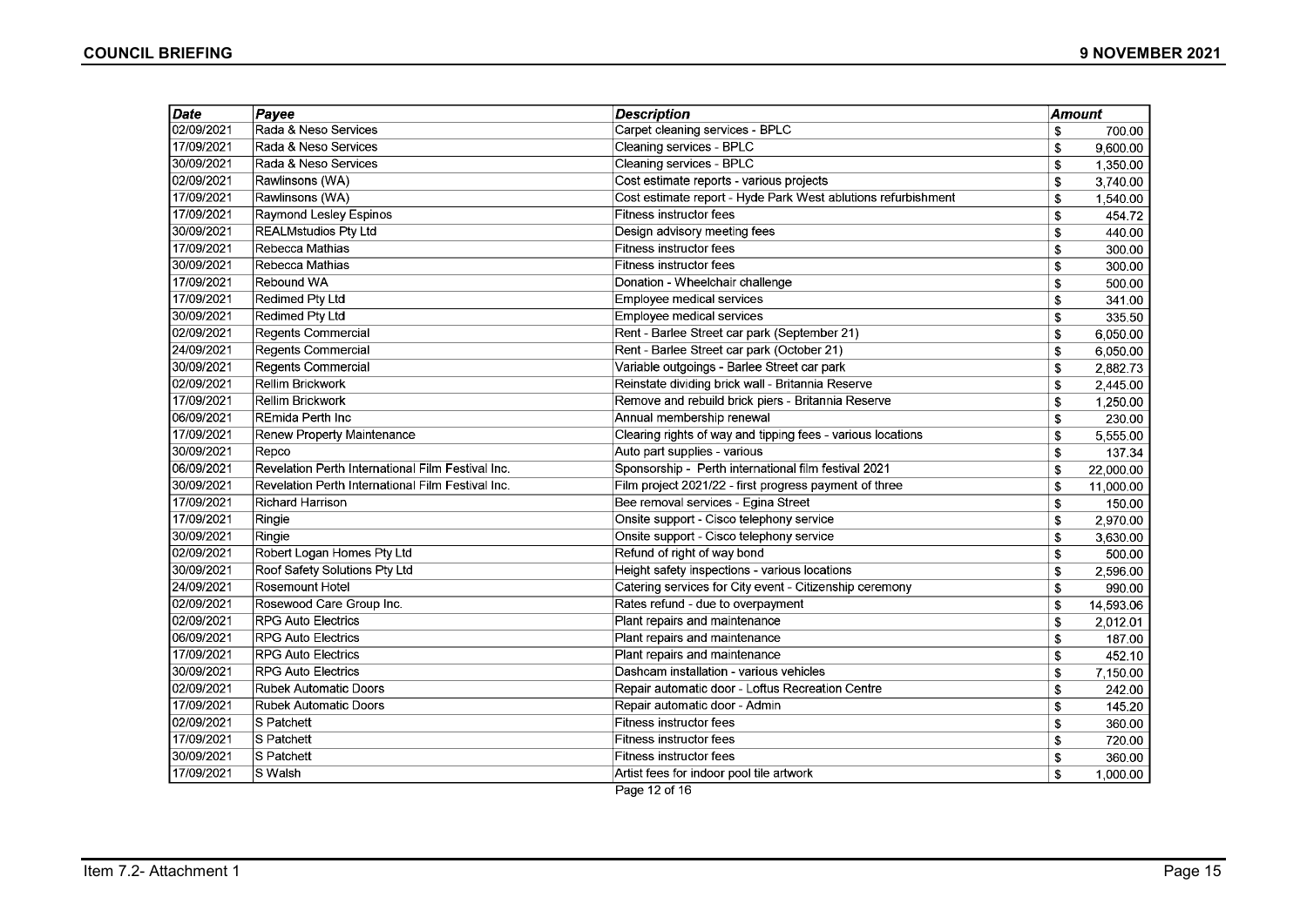| <b>Date</b> | Payee                                   | <b>Description</b>                                                  | Amount |           |
|-------------|-----------------------------------------|---------------------------------------------------------------------|--------|-----------|
| 17/09/2021  | Safari Building Products                | Hardware supplies - Depot                                           | \$     | 1,450.13  |
| 17/09/2021  | <b>Sage Consulting Engineers</b>        | Electrical design - Britannia Reserve floodlighting                 | \$     | 6,688.00  |
| 30/09/2021  | <b>Sage Consulting Engineers</b>        | Electrical design and consultancy - Britannia Reserve floodlighting | \$     | 1,980.00  |
| 17/09/2021  | Saltus Built Pty Ltd                    | Refund of infrastructure bond                                       | \$     | 2,000.00  |
| 02/09/2021  | Sam's Repairs & Maintenance             | Sign installation and maintenance - various locations               | \$     | 2,981.00  |
| 17/09/2021  | Sam's Repairs & Maintenance             | Sign installation and maintenance - various locations               | \$     | 1.727.00  |
| 30/09/2021  | Sam's Repairs & Maintenance             | Sign installation and maintenance - various locations               | \$     | 8,327.00  |
| 30/09/2021  | Sanax Medical & First Aid Supplies      | First aid supplies - BPLC                                           | \$     | 182.66    |
| 17/09/2021  | Sanderson's Outdoor Power Equipment     | Plant repairs and maintenance                                       | \$     | 398.00    |
| 17/09/2021  | <b>SAS Locksmiths</b>                   | Key cutting and lock maintenance service - various locations        | \$     | 243.75    |
| 02/09/2021  | Scarboro Toyota                         | Vehicle service and repairs                                         | \$     | 293.05    |
| 17/09/2021  | Scarboro Toyota                         | Vehicle service and repairs                                         | \$     | 844.12    |
| 30/09/2021  | Scarboro Toyota                         | Vehicle service and repairs                                         | \$     | 469.55    |
| 17/09/2021  | Securus                                 | Security services - various locations                               | \$     | 4,707.13  |
| 02/09/2021  | ServiceFM Pty Ltd                       | Cleaning services - Loftus Community Centre                         | \$     | 2,811.67  |
| 17/09/2021  | ServiceFM Pty Ltd                       | Cleaning services and cleaning materials - various locations        | \$     | 33,914.86 |
| 02/09/2021  | <b>Sifting Sands</b>                    | Sand cleaning service - Shakespeare Street Reserve                  | \$     | 299.20    |
| 17/09/2021  | Sigma Chemicals                         | Pool chemicals and pool equipment repairs - BPLC                    | \$     | 3,889.16  |
| 24/09/2021  | Sigma Chemicals                         | Pool chemicals - BPLC                                               | \$     | 268.95    |
| 30/09/2021  | Signbiz WA Pty Ltd                      | Sign supplies - various locations                                   | \$     | 1,091.20  |
| 30/09/2021  | Skye Group Pty Ltd                      | Merchandise - BPLC                                                  | \$     | 1,562.64  |
| 30/09/2021  | Slater-Gartrell Sports                  | Remove old and install new wicket - Britannia Reserve               | \$     | 8,388.60  |
| 17/09/2021  | Smoke and Mirrors AV                    | Supply of PA system - Citizenship ceremony                          | \$     | 874.25    |
| 06/09/2021  | Solo Resource Recovery                  | Pressure cleaning services - various locations                      | \$     | 42,871.13 |
| 17/09/2021  | Soundtown                               | Accessories to PA system - BPLC                                     | \$     | 655.20    |
| 30/09/2021  | Soundtown                               | Accessories to PA system - BPLC                                     | \$     | 119.00    |
| 17/09/2021  | SpacetoCo Pty Ltd                       | Facilities weekly reporting and financial handling                  | \$     | 660.00    |
| 17/09/2021  | Specialist Mail Services                | Printing services - postcards for sustainable home month            | \$     | 141.90    |
| 17/09/2021  | Speedo Australia Pty Ltd                | Merchandise - BPLC                                                  | \$     | 10,102.40 |
| 30/09/2021  | Speedo Australia Pty Ltd                | Merchandise - BPLC                                                  | \$     | 6,325.55  |
| 02/09/2021  | Sportsworld Of WA                       | Merchandise - BPLC                                                  | \$     | 2,238.50  |
| 30/09/2021  | Sportsworld Of WA                       | Merchandise - BPLC                                                  | \$     | 12,898.05 |
| 02/09/2021  | SPP Group WA Pty Ltd                    | Mechanical consultancy - DLGSC                                      | \$     | 5,445.00  |
| 17/09/2021  | St John Ambulance Western Australia Ltd | Staff first aid training and servicing Depot first aid kits         | \$     | 2,883.21  |
| 17/09/2021  | Steann Pty Ltd                          | Bulk verge hard waste collection                                    | \$     | 46,047.65 |
| 24/09/2021  | <b>Steann Pty Ltd</b>                   | Bulk verge hard waste collection                                    | \$     | 55,853.05 |
| 08/09/2021  | Steeg Banham Superannuation Fund        | Superannuation                                                      | \$     | 306.68    |
| 30/09/2021  | Stephen Carrick Architects Pty Ltd      | Design advisory meeting fees and heritage advice                    | \$     | 1,320.00  |
| 02/09/2021  | <b>Stott Hoare</b>                      | Supply of computer monitors and accessories                         | \$     | 5,923.50  |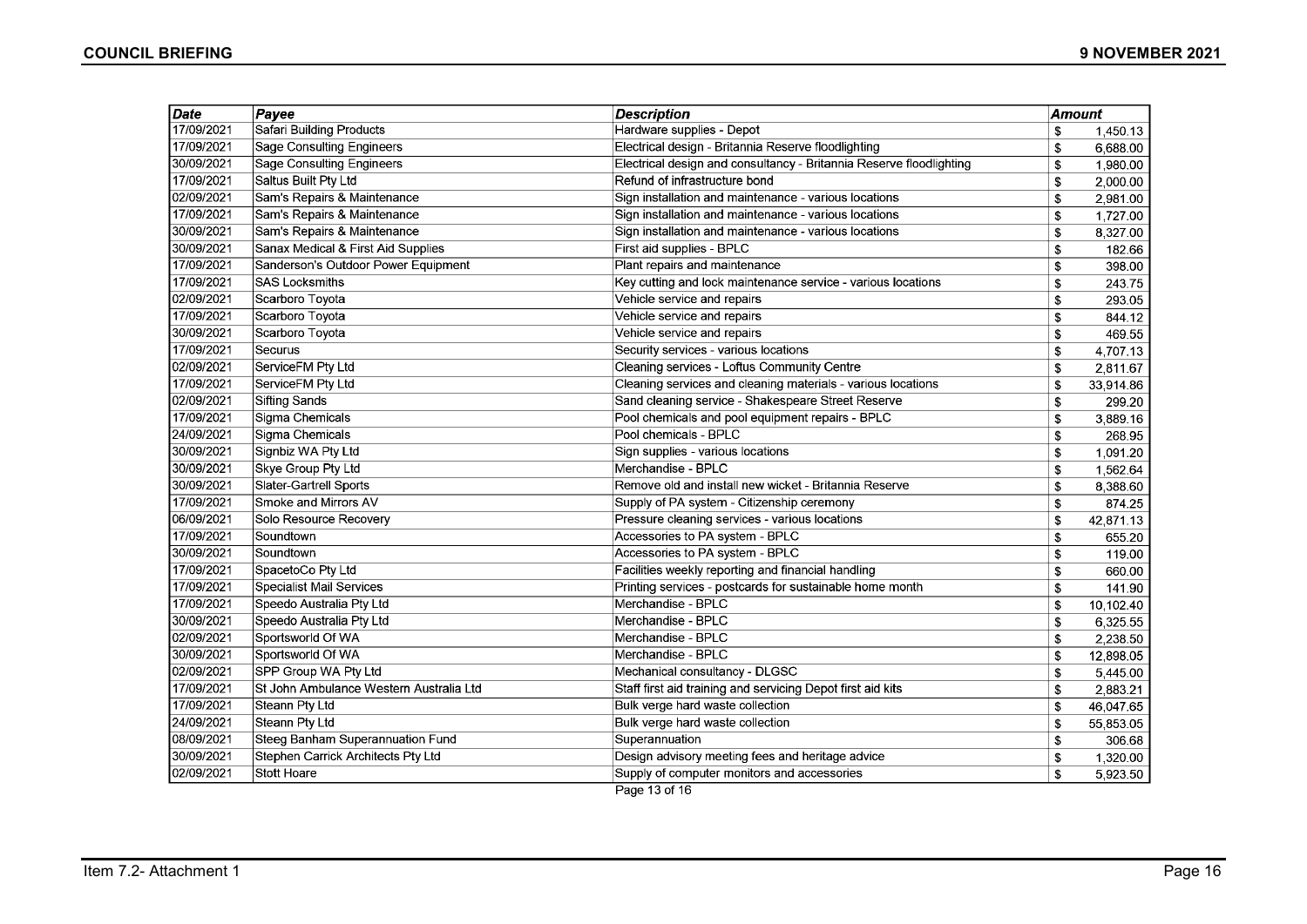| <b>Date</b> | Payee                                               | <b>Description</b>                                     | <b>Amount</b>             |            |
|-------------|-----------------------------------------------------|--------------------------------------------------------|---------------------------|------------|
| 17/09/2021  | <b>Stott Hoare</b>                                  | Supply of computers                                    | \$                        | 19,767.00  |
| 30/09/2021  | Suez Recycling & Recovery Pty Ltd                   | Waste collection - BPLC                                | \$                        | 1,402.42   |
| 30/09/2021  | Sun Bum Australia Pty Ltd                           | Merchandise - BPLC                                     | \$                        | 1,903.01   |
| 08/09/2021  | SuperChoice Services Pty Ltd                        | Superannuation                                         | \$                        | 335,095.71 |
| 24/09/2021  | Swimming WA                                         | Hire of training room - COV digital archive project    | \$                        | 2,522.58   |
| 30/09/2021  | Swimming WA                                         | Hire of training room - COV digital archive project    | \$                        | 1.261.29   |
| 02/09/2021  | Synergy                                             | Electricity and gas charges - various locations        | \$                        | 970.50     |
| 06/09/2021  | Synergy                                             | Electricity and gas charges - various locations        | \$                        | 23,021.53  |
| 17/09/2021  | Synergy                                             | Electricity and gas charges - various locations        | \$                        | 78,464.60  |
| 24/09/2021  | Synergy                                             | Electricity and gas charges - various locations        | \$                        | 27,310.06  |
| 30/09/2021  | Synergy                                             | Electricity and gas charges - various locations        | \$                        | 1,384.78   |
| 30/09/2021  | T N Mathews                                         | Local history awards 2021 - prize winner               | \$                        | 300.00     |
| 02/09/2021  | Tamala Park Regional Council                        | GST for sale of land - July 21                         | \$                        | 1,585.17   |
| 30/09/2021  | Tamala Park Regional Council                        | GST for sale of land - August 21                       | $\boldsymbol{\mathsf{s}}$ | 11,415.96  |
| 17/09/2021  | <b>Tangibility Pty Ltd</b>                          | Supply of FOGO promotional items                       | \$                        | 7,364.50   |
| 17/09/2021  | <b>Technologically Speaking</b>                     | Digital health literacy workshop - Library             | \$                        | 400.00     |
| 17/09/2021  | Technology One Ltd                                  | GIS consulting services                                | \$                        | 2,156.00   |
| 02/09/2021  | Teena Smith                                         | <b>Fitness instructor fees</b>                         | \$                        | 710.00     |
| 17/09/2021  | Teena Smith                                         | Fitness instructor fees                                | \$                        | 1,170.00   |
| 30/09/2021  | Teena Smith                                         | Fitness instructor fees                                | \$                        | 380.00     |
| 02/09/2021  | <b>Telstra Corporation Ltd</b>                      | Telephone and internet charges - various locations     | \$                        | 931.75     |
| 30/09/2021  | Telstra Corporation Ltd                             | Telephone and internet charges - various locations     | \$                        | 501.72     |
| 02/09/2021  | <b>Temptations Catering</b>                         | Catering for City event - community panel workshop     | \$                        | 394.26     |
| 17/09/2021  | <b>Temptations Catering</b>                         | Catering for City event - community panel workshop     | \$                        | 475.64     |
| 17/09/2021  | The Backlot Perth                                   | Cinema hire - NAIDOC week Firestarter screening        | \$                        | 495.00     |
| 30/09/2021  | The BBQ Man                                         | BBQ and pressure cleaning services - various locations | \$                        | 6,117.64   |
| 30/09/2021  | The Nappy Guru                                      | Cloth nappy subsidy program                            | \$                        | 210.00     |
| 24/09/2021  | The Pink Tank                                       | Cartoon poster design - BPLC sauna                     | \$                        | 385.00     |
| 17/09/2021  | The Royal Life Saving Society Western Australia Inc | Servicing of AIDS memorial fountain                    | \$                        | 891.00     |
| 06/09/2021  | The Salvation Army                                  | Rates refund - due to overpayment                      | \$                        | 1,560.00   |
| 08/09/2021  | The Trustee for Fergco Family Super Fund            | Superannuation                                         | \$                        | 2,924.34   |
| 08/09/2021  | The Trustee for Guild Retirement Fund               | Superannuation                                         | \$                        | 857.27     |
| 02/09/2021  | Tom Lawton - Bobcat Hire                            | <b>Bobcat hire</b>                                     | \$                        | 10,398.30  |
| 17/09/2021  | Tom Lawton - Bobcat Hire                            | <b>Bobcat hire</b>                                     | \$                        | 5,024.80   |
| 30/09/2021  | Tom Lawton - Bobcat Hire                            | Bobcat hire and tipping fees for verges                | \$                        | 12,232.00  |
| 30/09/2021  | Toolmart Australia Pty Ltd                          | Hardware supplies - Depot                              | \$                        | 107.40     |
| 02/09/2021  | <b>Total Green Recycling</b>                        | Electronic waste recycling                             | \$                        | 599.82     |
| 02/09/2021  | <b>Totally Workwear Mt Hawthorn</b>                 | Uniform supplies - various departments                 | \$                        | 449.75     |
| 17/09/2021  | Totally Workwear Mt Hawthorn                        | Uniform supplies - various departments                 | \$                        | 658.90     |
|             |                                                     | Page 14 of 16                                          |                           |            |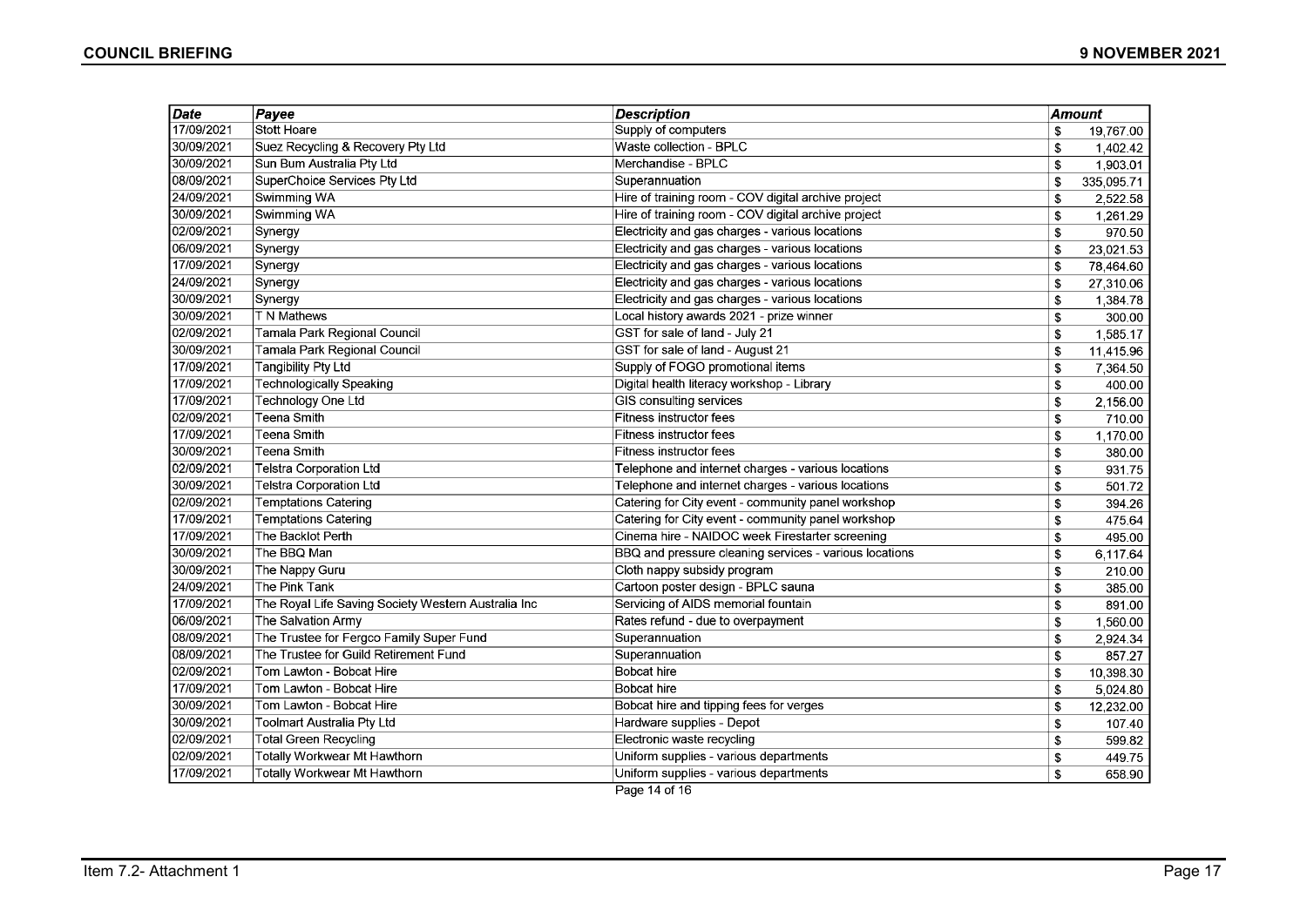| Date       | Payee                                                         | <b>Description</b>                                         | <b>Amount</b> |            |
|------------|---------------------------------------------------------------|------------------------------------------------------------|---------------|------------|
| 30/09/2021 | Totally Workwear Mt Hawthorn                                  | Uniform supplies - various departments                     | \$            | 7,805.18   |
| 17/09/2021 | Traffic Systems West (Ennis Traffic Safety Solutions Pty Ltd) | Replace hazard boards - various locations                  | \$            | 1,573.00   |
| 30/09/2021 | Traffic Systems West (Ennis Traffic Safety Solutions Pty Ltd) | Supply of road marking tape                                | \$            | 1,022.18   |
| 30/09/2021 | <b>Tree Amigos</b>                                            | Street trees and parks pruning/removal - various locations | \$            | 9,435.01   |
| 17/09/2021 | Trident Plastics (SA) Pty Ltd                                 | Supply of waste bins                                       | \$            | 32,760.20  |
| 24/09/2021 | Trisley's Hydraulic Services Pty Ltd                          | Pool filtration renewal and associated works - BPLC        | \$            | 136,408.80 |
| 30/09/2021 | Trisley's Hydraulic Services Pty Ltd                          | Pool equipment maintenance and water treatment - BPLC      | \$            | 792.00     |
| 02/09/2021 | Truck Centre (WA) Pty Ltd                                     | Truck repairs and maintenance                              | \$            | 2,038.56   |
| 17/09/2021 | Truck Centre (WA) Pty Ltd                                     | Truck repairs and maintenance                              | \$            | 991.35     |
| 30/09/2021 | Truck Centre (WA) Pty Ltd                                     | Truck repairs and maintenance                              | \$            | 2,123.52   |
| 02/09/2021 | Trustees for The Folan Family Trust                           | Staff training - Executive coaching                        | \$            | 3,763.37   |
| 17/09/2021 | Trustees for The Folan Family Trust                           | Design and facilitation of HR team session                 | \$            | 1,980.00   |
| 30/09/2021 | Tyres4U Pty Ltd                                               | Tyre replacements and maintenance                          | \$            | 1,379.40   |
| 06/09/2021 | Universal Diggers                                             | Plant hire - Depot                                         | \$            | 5,522.00   |
| 17/09/2021 | <b>Universal Diggers</b>                                      | Plant hire - Depot                                         | \$            | 8,984.25   |
| 30/09/2021 | Universal Diggers                                             | Plant hire - Depot                                         | \$            | 16,381.75  |
| 30/09/2021 | V Baisden                                                     | Reimbursement of playgroup fees                            | \$            | 190.00     |
| 30/09/2021 | V L Momsen                                                    | Part refund of dog registration                            | \$            | 150.00     |
| 02/09/2021 | VL Tran                                                       | Part refund of Beatty Park Leisure Centre fees             | \$            | 688.93     |
| 02/09/2021 | Vinsan Contracting Pty Ltd                                    | Refund of infrastructure bond                              | \$            | 1,000.00   |
| 02/09/2021 | Vorgee Pty Ltd                                                | Merchandise - BPLC                                         | \$            | 1,151.37   |
| 30/09/2021 | Vorgee Pty Ltd                                                | Merchandise - BPLC                                         | \$            | 396.00     |
| 02/09/2021 | W.A. Hino Sales & Service                                     | Plant repairs and maintenance                              | \$            | 805.00     |
| 17/09/2021 | W.A. Hino Sales & Service                                     | Plant repairs and maintenance                              | \$            | 1,210.30   |
| 17/09/2021 | WA Structural Consulting Engineers Pty Ltd                    | Engineering inspection - North Perth common                | \$            | 3,850.00   |
| 30/09/2021 | Walter & Doolan - Leisha Eatts                                | Welcome to Country - Local History awards                  | \$            | 600.00     |
| 02/09/2021 | <b>Water Corporation</b>                                      | Water charges - various locations                          | \$            | 2,054.35   |
| 17/09/2021 | <b>Water Corporation</b>                                      | Water charges - various locations                          | \$            | 14,965.58  |
| 24/09/2021 | <b>Water Corporation</b>                                      | Water charges - various locations                          | \$            | 23,710.36  |
| 17/09/2021 | WC Convenience Management Pty Ltd                             | Maintenance of exeloos - various locations                 | \$            | 3,992.44   |
| 02/09/2021 | West Australian Newspapers Limited                            | Library newspaper delivery                                 | \$            | 288.00     |
| 02/09/2021 | Western Resource Recovery Pty Ltd                             | Grease trap maintenance - various locations                | \$            | 762.30     |
| 17/09/2021 | Western Resource Recovery Pty Ltd                             | Grease trap maintenance - Loftus Recreation Centre         | \$            | 192.50     |
| 30/09/2021 | Western Resource Recovery Pty Ltd                             | Grease trap maintenance - Charles Veryard Reserve          | \$            | 212.30     |
| 02/09/2021 | <b>West-Sure Group Pty Ltd</b>                                | Cash collection services - Admin                           | \$            | 125.40     |
| 17/09/2021 | West-Sure Group Pty Ltd                                       | Cash collection services - various locations               | \$            | 2,545.29   |
| 17/09/2021 | <b>Wilson Security</b>                                        | Security services - various locations                      | \$            | 214.50     |
| 17/09/2021 | Winc Australia Pty Ltd                                        | Office supplies and consumables                            | \$            | 667.22     |
| 30/09/2021 | Winc Australia Pty Ltd                                        | Office supplies and consumables                            | \$            | 299.29     |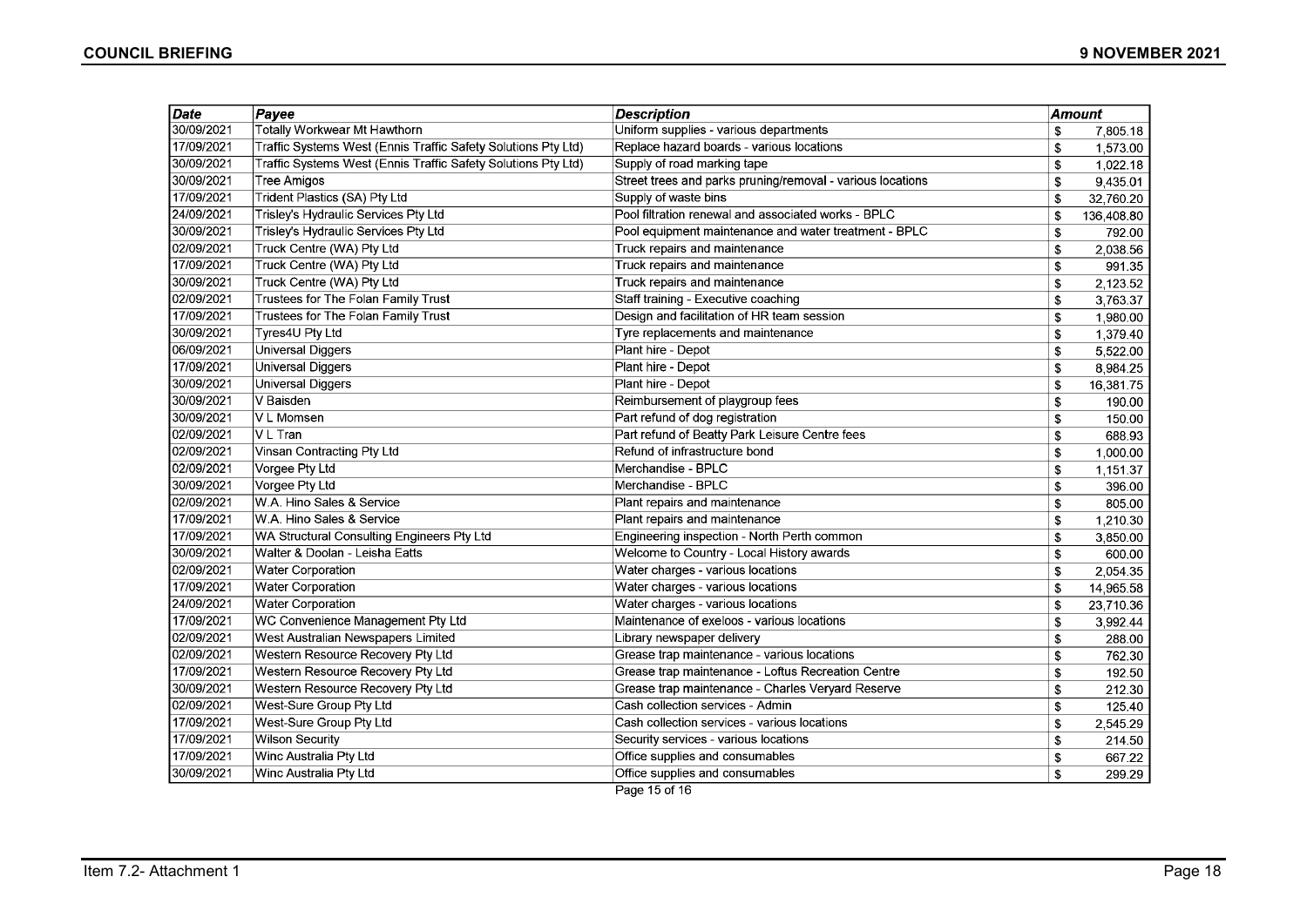| Date                  | Payee                          | <b>Description</b>                                                                               |    | <b>Amount</b> |
|-----------------------|--------------------------------|--------------------------------------------------------------------------------------------------|----|---------------|
| 30/09/2021            | Woodlands Distributors Pty Ltd | Supply of compostable dog waste bags                                                             | \$ | 8.045.40      |
| 17/09/2021            | Work Metrics Pty Ltd           | Online inductions - BPLC                                                                         | \$ | 110.00        |
| 06/09/2021            | Worldwide East Perth           | Printing services - various departments                                                          | \$ | 231.00        |
| 17/09/2021            | Worldwide East Perth           | Printing services - various departments                                                          | \$ | 423.50        |
| 24/09/2021            | Yael K & Associates            | Refund of planning application fee                                                               | \$ | 295.00        |
| 02/09/2021            | YogaNut                        | <b>Fitness instructor fees</b>                                                                   | \$ | 360.00        |
| 17/09/2021            | YogaNut                        | <b>Fitness instructor fees</b>                                                                   | S  | 420.00        |
| 30/09/2021            | YogaNut                        | <b>Fitness instructor fees</b>                                                                   | \$ | 360.00        |
| 02/09/2021            | <b>Yolande Gomez</b>           | Fitness instructor fees                                                                          | \$ | 260.52        |
| 17/09/2021            | <b>Yolande Gomez</b>           | <b>Fitness instructor fees</b>                                                                   | S  | 203.68        |
| 30/09/2021            | <b>Yolande Gomez</b>           | Fitness instructor fees                                                                          | \$ | 260.52        |
| 02/09/2021            | <b>Zipform</b>                 | Print and supply budget information brochures and flyers, envelopes and rates<br>notices 2021/22 | \$ | 32,066.95     |
| 30/09/2021            | Zumba Fitness Patricia Rojo    | <b>Fitness instructor fees</b>                                                                   | \$ | 248.00        |
|                       |                                |                                                                                                  | \$ | 5,674,040.76  |
|                       |                                |                                                                                                  |    |               |
| Payroll               |                                |                                                                                                  |    |               |
| 10/09/21              | Ad hoc                         |                                                                                                  | \$ | 15,732.00     |
| 14/09/21              | Pay 6                          |                                                                                                  | \$ | 646,652.18    |
| 28/09/21              | Pay 7                          |                                                                                                  | \$ | 644,742.98    |
| <b>Total Payroll</b>  |                                |                                                                                                  | s. | 1,307,127.16  |
|                       |                                |                                                                                                  |    |               |
| <b>Total Payments</b> |                                |                                                                                                  | s. | 6,981,167.92  |
|                       |                                |                                                                                                  |    |               |
|                       |                                |                                                                                                  |    |               |
|                       |                                |                                                                                                  |    |               |
|                       |                                |                                                                                                  |    |               |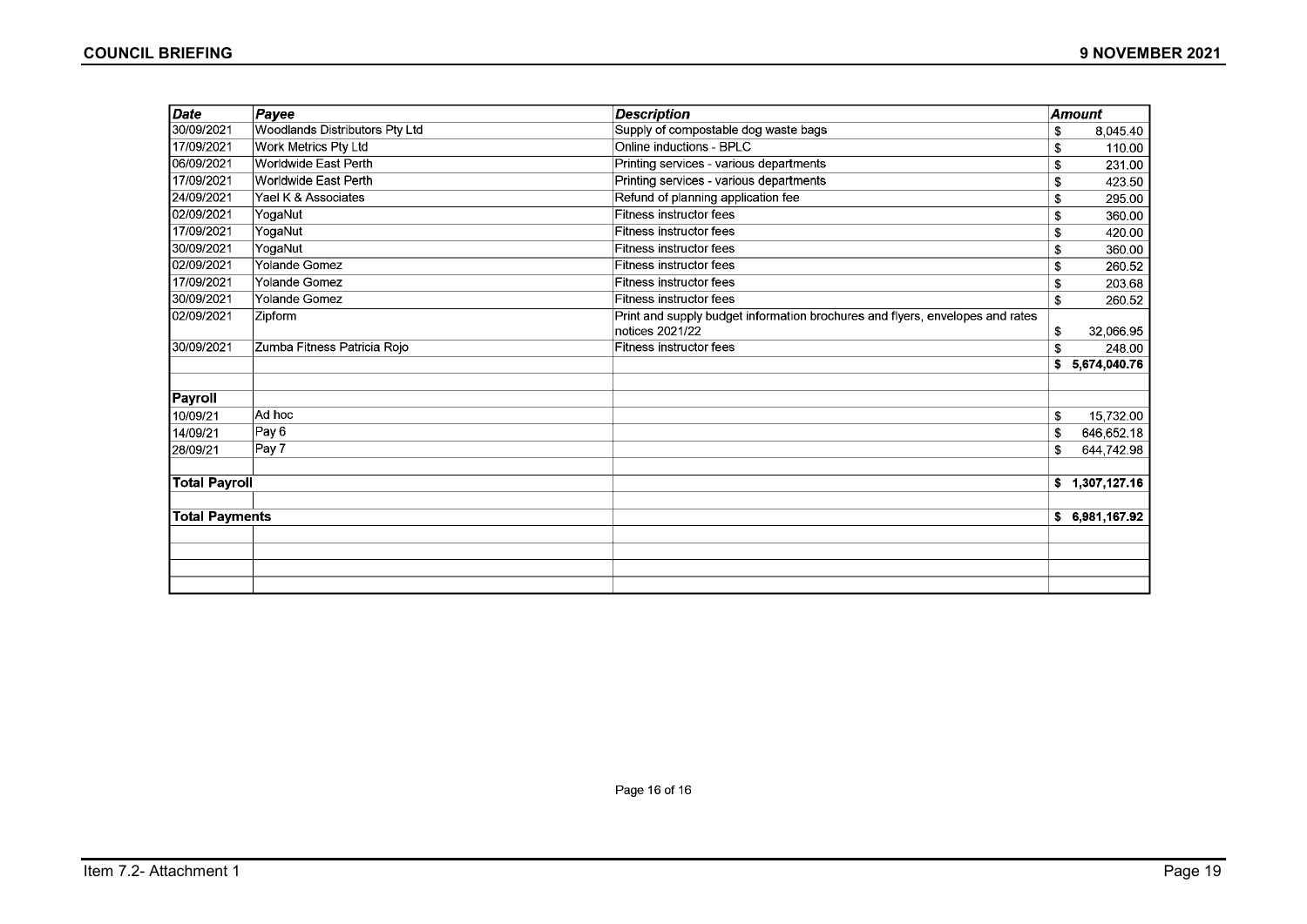|                 |                            | <b>Creditors Report - Payments by Cheque</b> |                                  |               |
|-----------------|----------------------------|----------------------------------------------|----------------------------------|---------------|
|                 |                            | 01/09/21 to 30/09/21                         |                                  |               |
| <b>Creditor</b> | Date                       | Payee                                        | <b>Description</b>               | <b>Amount</b> |
| 00082671        | 01/09/2021                 | Petty Cash - Finance                         | Petty cash recoup                | \$390.80      |
| 00082672        | 13/09/2021                 | Petty Cash - Library                         | Petty cash recoup                | \$377.25      |
| 100082673       | 29/09/2021                 | Petty Cash - CEO                             | Petty cash recoup                | \$189.45      |
| 100082674       | 29/09/2021                 | F Howe                                       | Local History Awards 2021 winner | \$100.00      |
| 00082675        | 29/09/2021                 | M Vercoe                                     | Local History Awards 2021 winner | \$100.00      |
| 00082676        | 29/09/2021                 | <b>G</b> Fraser                              | Local History Awards 2021 winner | \$250.00      |
|                 | Total Nett Cheque Payments |                                              |                                  | 1,407.50      |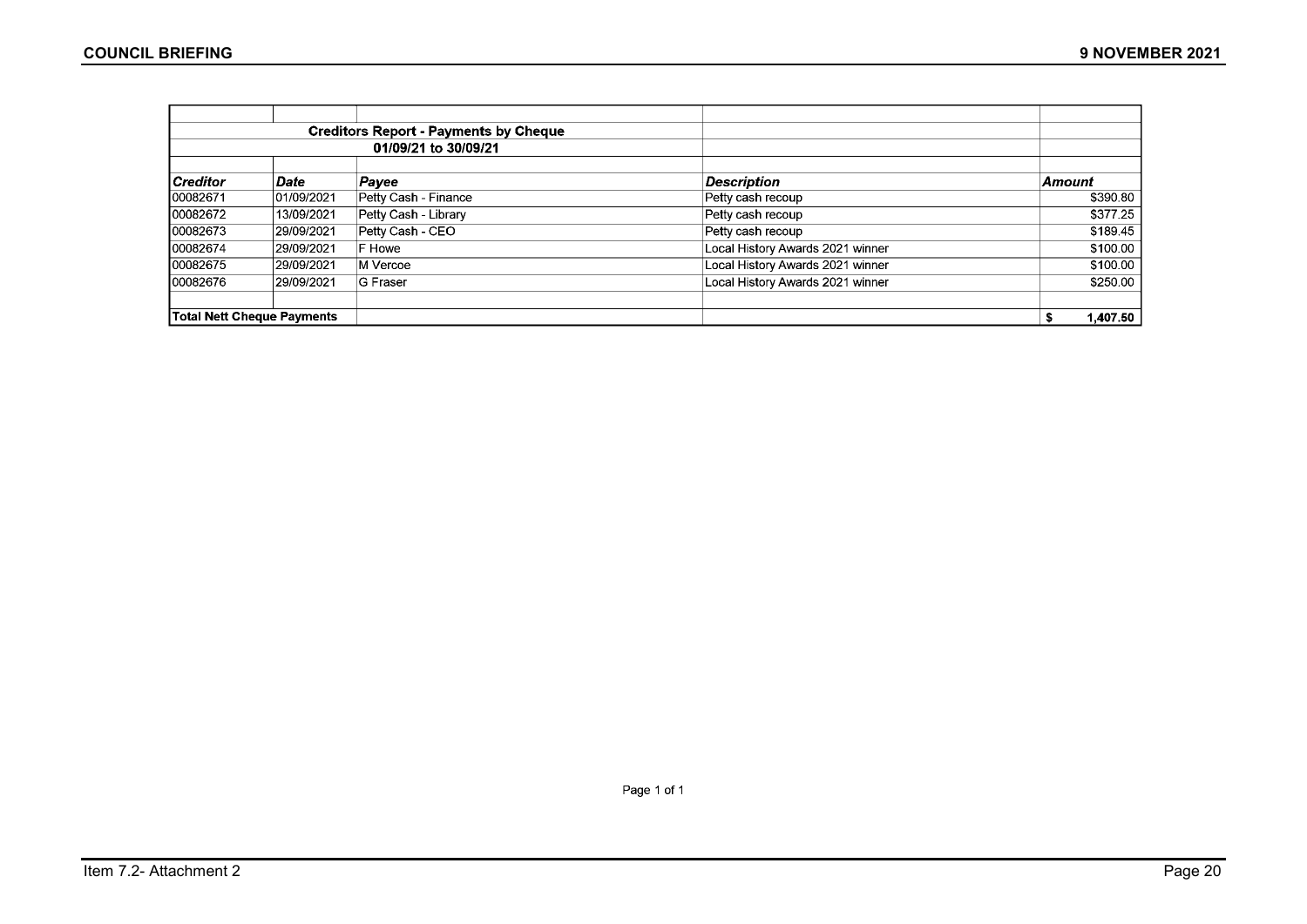|                                                                      |                       | <b>Creditors Report - Payments by Direct Debit</b>   |                                                          |     |               |
|----------------------------------------------------------------------|-----------------------|------------------------------------------------------|----------------------------------------------------------|-----|---------------|
|                                                                      |                       | 01/09/21 to 30/09/21                                 |                                                          |     |               |
|                                                                      |                       |                                                      |                                                          |     |               |
| Credit Card Transactions for the Period 6 August 21 - 6 September 21 |                       |                                                      |                                                          |     |               |
| <b>Card Holder</b>                                                   | <b>Date</b>           | Payee                                                | <b>Description</b>                                       |     | <b>Amount</b> |
| CEO                                                                  |                       | 06/08/2021 CPP Council House                         | Parking fee - DPLH meeting                               | s   | 15.14         |
|                                                                      | 12/08/2021 Nespresso  |                                                      | Catering for City event - Council                        | \$  | 244.80        |
|                                                                      | 21/08/2021 WA News    |                                                      | Newspaper subscription                                   | \$  | 83.60         |
|                                                                      |                       | 23/08/2021 Leederville Foods Pty Ltd                 | Catering for City event - Council                        | Ŝ.  | 23.94         |
|                                                                      |                       |                                                      | Registration for Mayor E Cole - Company directors course |     |               |
|                                                                      |                       | 25/08/2021 Australian Institute of Company Directors | (COV 50% share of payment)                               | \$  | 3,911.50      |
|                                                                      |                       | 26/08/2021 Leederville Foods Pty Ltd                 | Catering for City event - staff event                    | \$  | 285.48        |
|                                                                      |                       | 27/08/2021 The Re Store (WA) Pty Ltd                 | Catering for City event - Council                        | \$  | 152.77        |
|                                                                      |                       |                                                      |                                                          | \$  | 4,717.23      |
|                                                                      |                       |                                                      |                                                          |     |               |
| Director Community & Business Services                               |                       | 25/08/2021 Akolade Pty Ltd                           | National Youth Health Summit                             | \$  | 2,638.90      |
|                                                                      |                       |                                                      |                                                          |     |               |
| Manager Marketing & Partnerships                                     | 07/08/2021 Facebook   |                                                      | Advertising                                              | \$  | 143.00        |
|                                                                      | 10/08/2021 Mailchimp  |                                                      | Email campaign                                           | Ŝ.  | 728.92        |
|                                                                      |                       | 15/08/2021 Shutterstock                              | Image download subscription                              | Ŝ.  | 99.00         |
|                                                                      |                       | 23/08/2021 Asana.com                                 | Subscription - work flow graphic design tool             | \$  | 858.29        |
|                                                                      |                       | 23/08/2021 International transaction fee             | Subscription - work flow graphic design tool             | \$  | 21.46         |
|                                                                      |                       |                                                      |                                                          | \$  | 1,850.67      |
|                                                                      |                       |                                                      |                                                          |     |               |
| Manager ICT                                                          | 06/08/2021 Sendgrid   |                                                      | Application programming interface software               | \$  | 122.29        |
|                                                                      |                       | 06/08/2021 International transaction fee             | Application programming interface software               | \$  | 3.06          |
|                                                                      |                       | 11/08/2021 Officeworks                               | IT accessories - phone covers, cables and chargers       | \$  | 415.88        |
|                                                                      |                       | 17/08/2021 Officeworks                               | IT accessories - USB hub                                 | \$  | 58.63         |
|                                                                      |                       | 17/08/2021 Assetsonar.com                            | IT asset management software                             | \$  | 14.16         |
|                                                                      |                       | 17/08/2021 International transaction fee             | IT asset management software                             | \$  | 0.35          |
|                                                                      |                       | 19/08/2021 Officeworks                               | Supply of 3 iPad minis for BPLC swim school              | \$  | 1,797.00      |
|                                                                      | 19/08/2021 Zoom       |                                                      | Video conferencing                                       | \$  | 307.89        |
|                                                                      | 19/08/2021 Syntricate |                                                      | IT supplies - waterproof iPad cases for BPLC swim school | \$  | 339.83        |
|                                                                      |                       | 31/08/2021 Dell Australia                            | IT supplies - laptop bags                                | \$  | 359.11        |
|                                                                      |                       | 01/09/2021 Dynamic Gift                              | <b>Disputed transaction</b>                              | \$  | 1,738.27      |
|                                                                      |                       | 01/09/2021 Dynamic Gift                              | Disputed transaction                                     | Ŝ.  | 1,738.28      |
|                                                                      |                       | 01/09/2021 Safetyculture                             | Mobile inspection application                            | \$  | 46.89         |
|                                                                      |                       | 02/09/2021 Assetsonar.com                            | IT asset management software                             | \$. | 301.17        |

Page 1 of 2